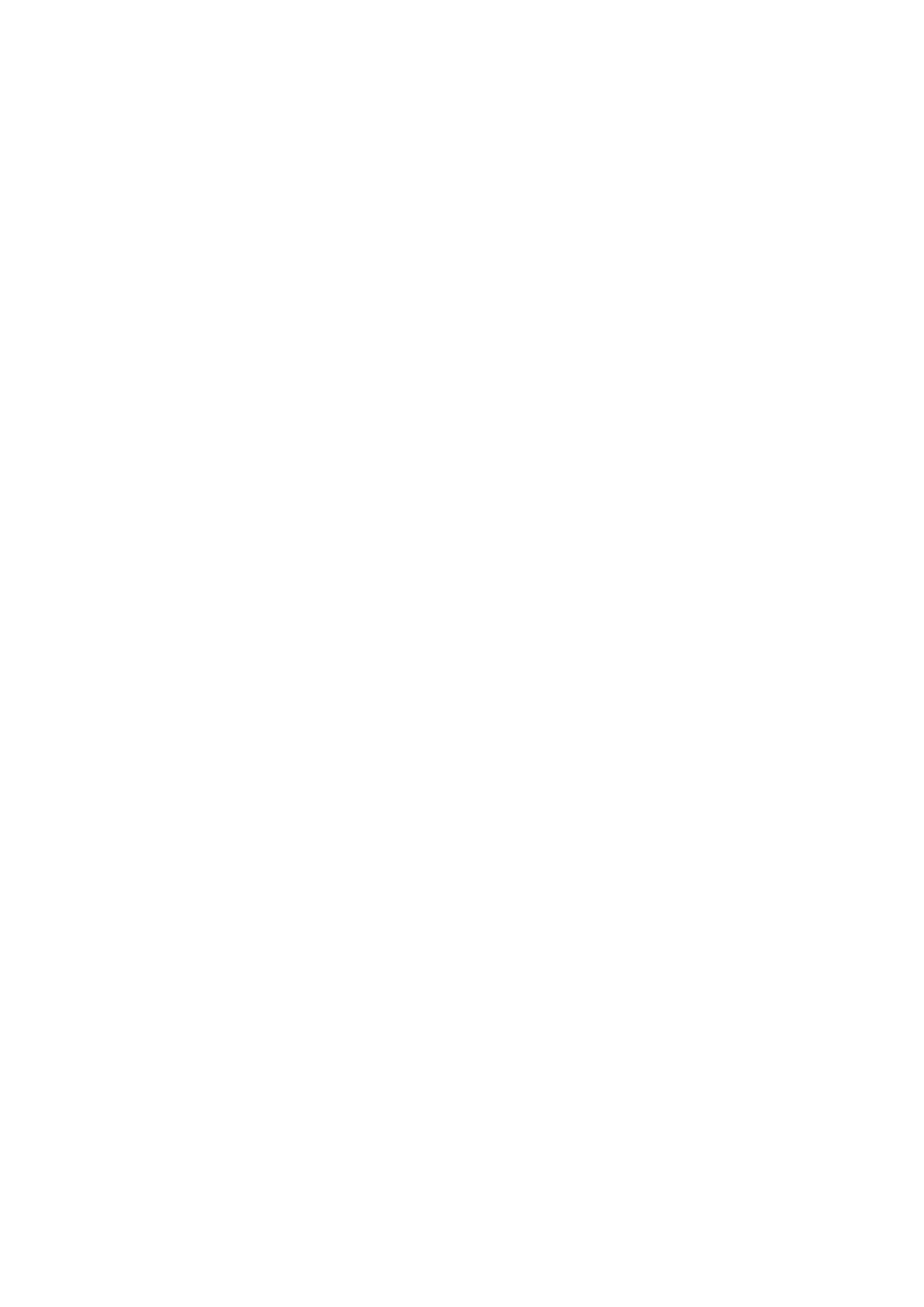## Open Issues in Public Procurement

Report to Konkurrensverket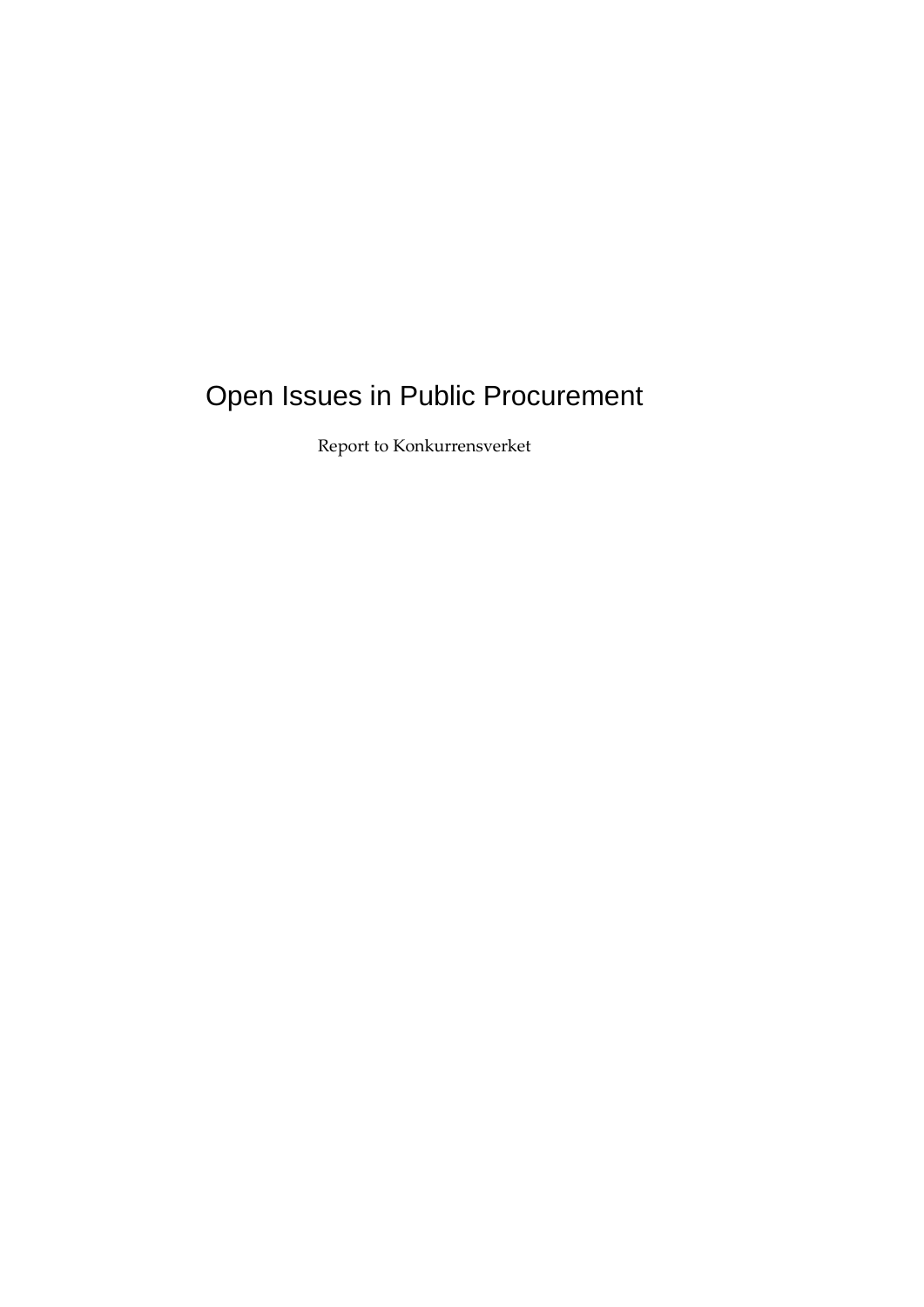Uppdragsforskningsrapport 2009:7 Giancarlo Spagnolo ISSN-nr 1652-8069 Konkurrensverket 2009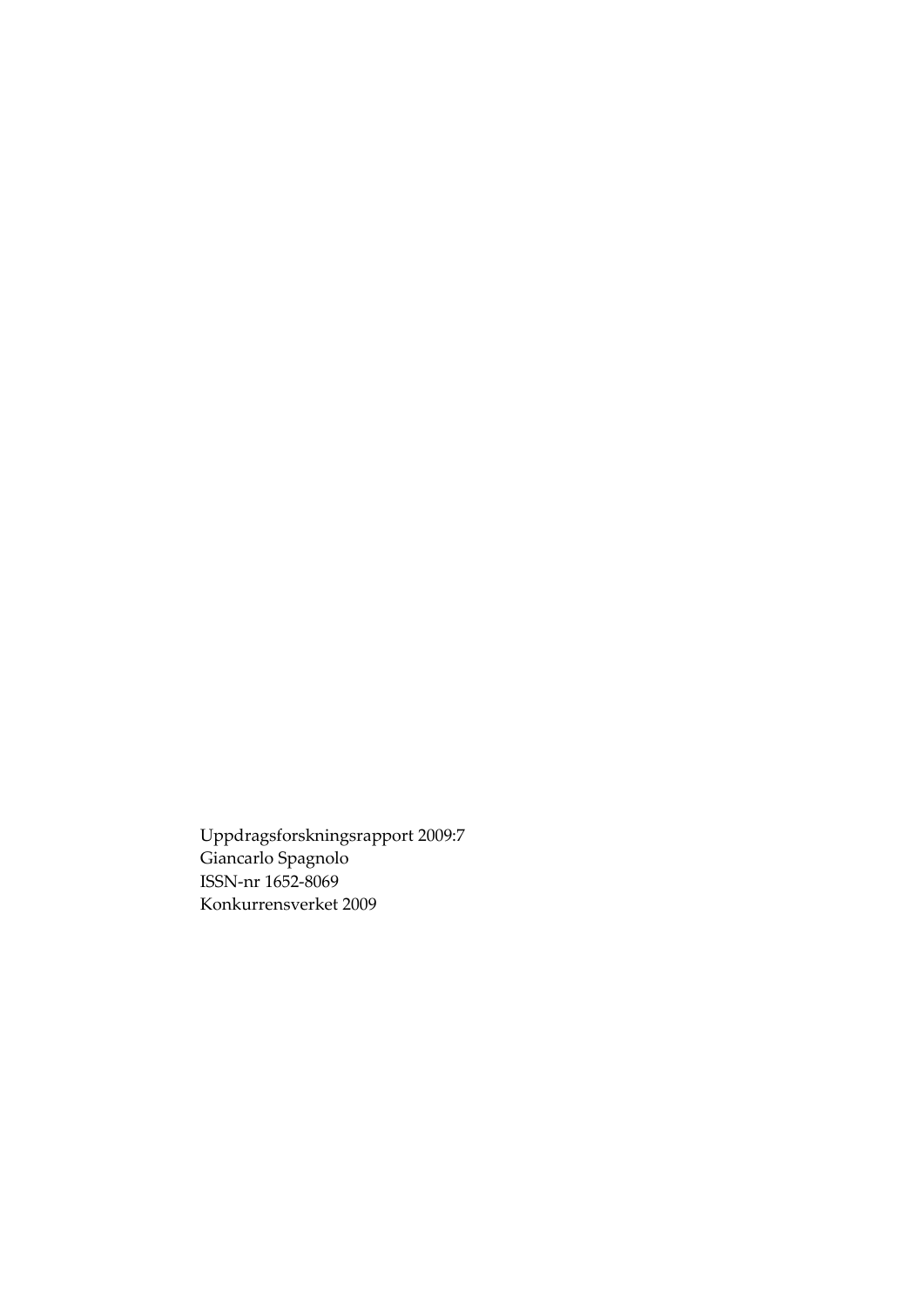## Preface

[The Competition Authority stimulates research in the area of](#page-5-0)  [competition and public procurement and publishes commissioned](#page-7-0)  [research in order to increase interest in competition issues to](#page-7-1)  [academics as well as to a wide audience.](#page-10-0) 

[This is the background to the Competition Authority's commission](#page-14-0)  [to Professor Giancarlo Spagnolo at University of Rome and](#page-14-1)  Stockholm School of Economics, to perform an inventory study to [highlight means, measures and practices aiming at better](#page-16-0)  [performance in public procurement. The result is presented in the](#page-17-0)  [report Open Issues in Public Procurement.](#page-19-0) 

[The author himself is responsible for the conclusions and the](#page-21-0)  analysis in the report.

[Stockholm, October 2009](#page-32-0) 

[Dan Sjöblom](#page-34-0)  [Director General](#page-34-0)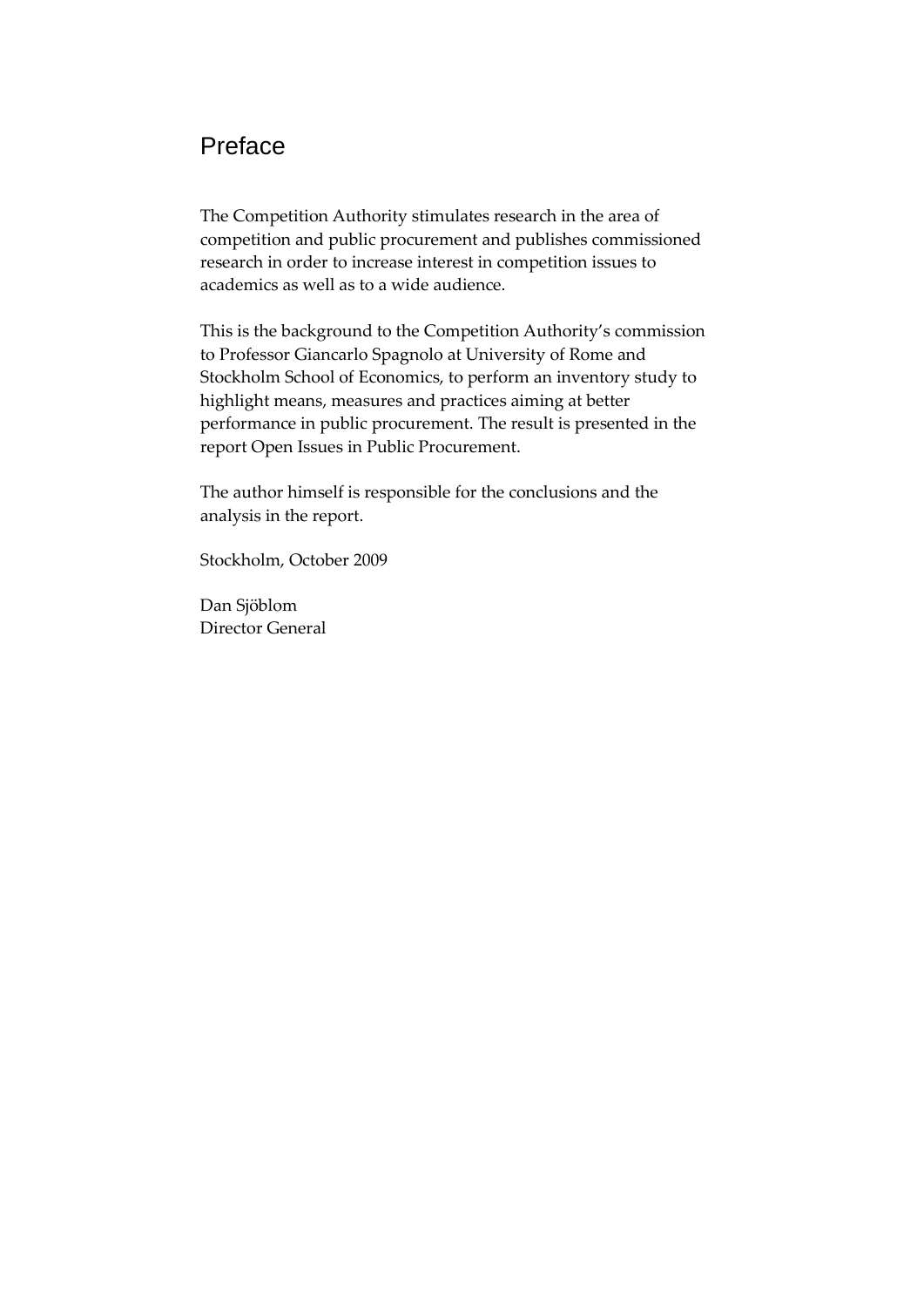## <span id="page-5-0"></span>Index

| $\mathbf{1}$   |                                                   |  |  |
|----------------|---------------------------------------------------|--|--|
| $\overline{2}$ | Procurement Legislation and Priority of Tasks 8   |  |  |
| 2.1            | Drawbacks of the Public Procurement Legislation 8 |  |  |
| 2.2            | Watchdog's Tasks Likely to Have Highest Impact 11 |  |  |
| 3              | Public Procurement and Competition Policy 15      |  |  |
| 3.1            |                                                   |  |  |
| 3.2            |                                                   |  |  |
| 3.3            |                                                   |  |  |
| 3.4            |                                                   |  |  |
| 3.5            |                                                   |  |  |
| 4              | Other Problems with the "New Instruments"  22     |  |  |
| 5              |                                                   |  |  |
| 6              |                                                   |  |  |
| 7              | Special Areas Where Open Competition May not      |  |  |
|                |                                                   |  |  |
| 8              |                                                   |  |  |
|                |                                                   |  |  |
|                |                                                   |  |  |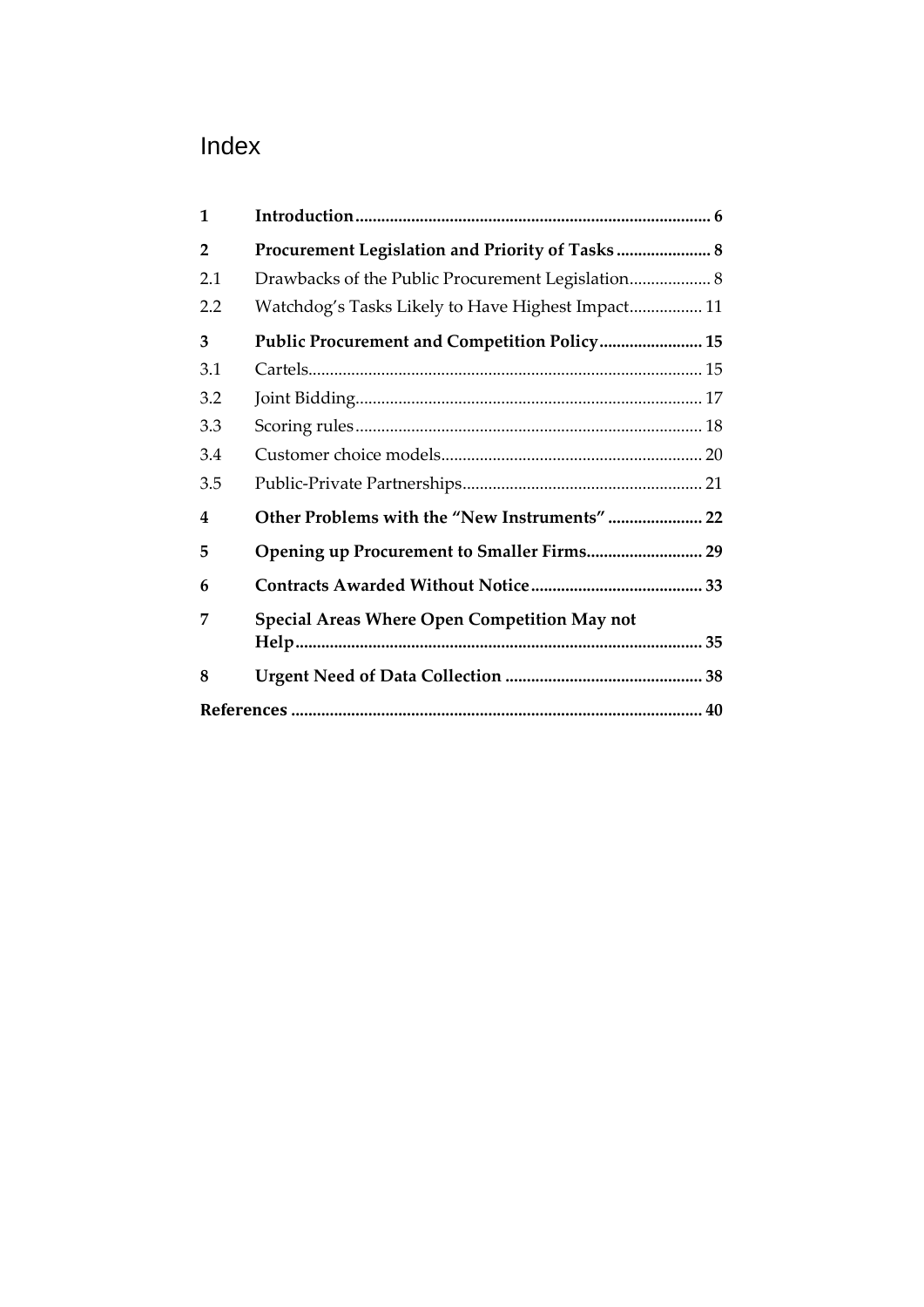## 1 Introduction

Thanks to the recent wave of privatization, global markets integration, and institutional and regulatory changes, the provision of Public Goods and Services is undergoing substantial changes around the world and in Sweden in particular. The Swedish Competition Authority is now in charge of the oversight of Public Procurement in Sweden, and is planning to work hard so that its role of 'advisor and watchdog' will have the most positive impact that is possible on Swedish citizens.

Public Procurement, however, is rather different than standard markets for goods and services, e.g. because of buyer power considerations, of the difficulty of finding counterfactuals to use as benchmarks for large public acquisitions, and because of the many layers of agency problems in the government with the consequent transparency, accountability and governance problems. Moreover, in some cases, in particular for large construction and innovative projects, the degree of complexity and contract incompleteness and the relevance of risk considerations make Public Procurement more similar to financial markets than to standard commodities markets.

This means that the perspective of the Swedish Competition Authority, when acting as Public Procurement advisor and watchdog, must be somewhat different and more careful than in its more standard antitrust activity to the various subtle dimensions of outcomes, including non-contractible quality provision, effects on buyers' accountability, and the management of procurement risk.

Also, Procurements are often managed by civil servants that may have a good legal background but typically have relatively low strategic and economic skills, and know therefore very little about competition and incentives. This makes the role of central advisors that explains common mistakes, publishes guidelines and examples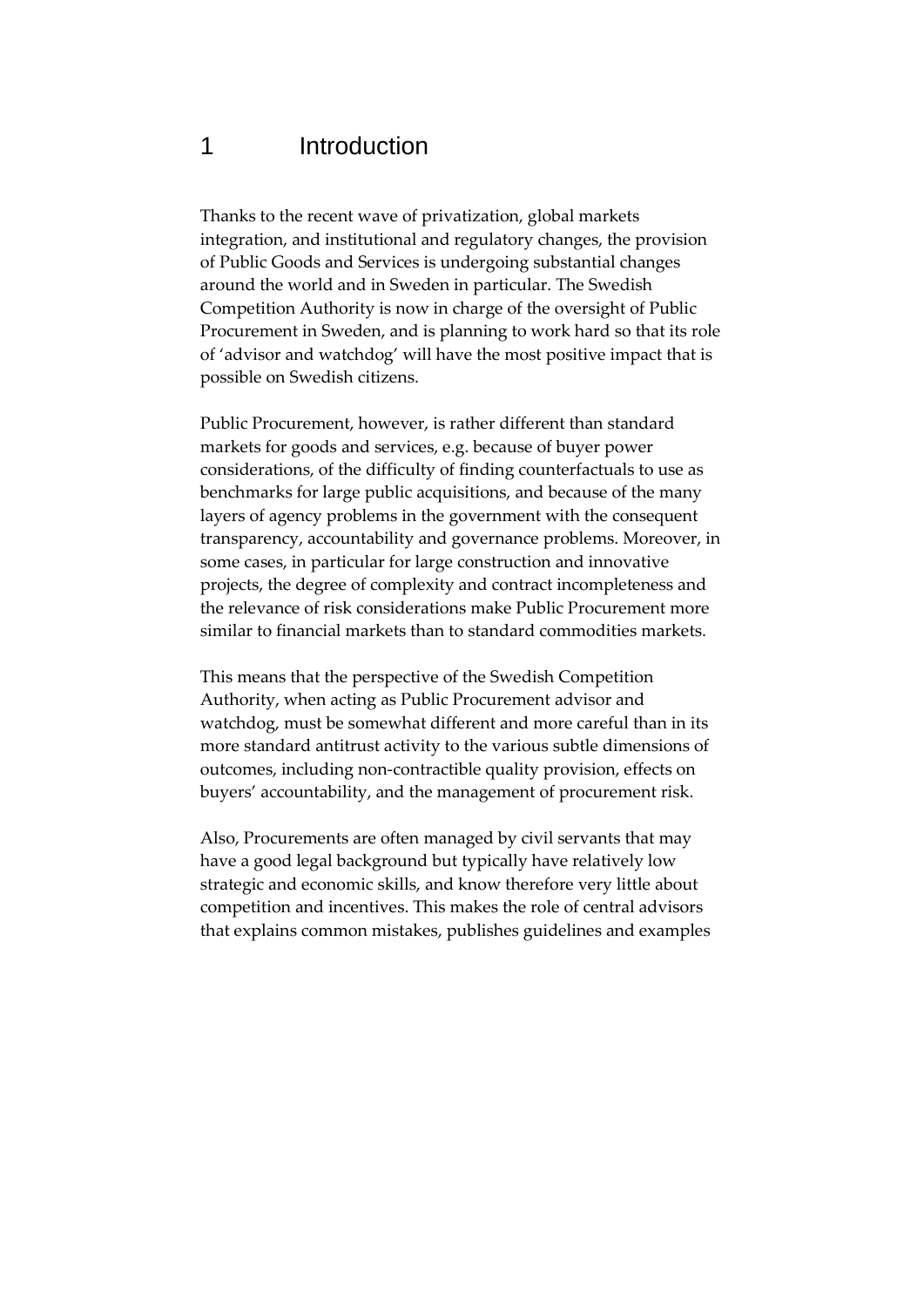<span id="page-7-0"></span>of tender documents and advises public buyers where needed, a really crucial one.

<span id="page-7-1"></span>In this report I provide a first concise overview, based on my direct experience and current knowledge of the economics and international practice of Public Procurement and Antitrust, suggesting ways and areas in which Konkurrensverket could be more effective in achieving its statutory objectives relative to Public Procurement.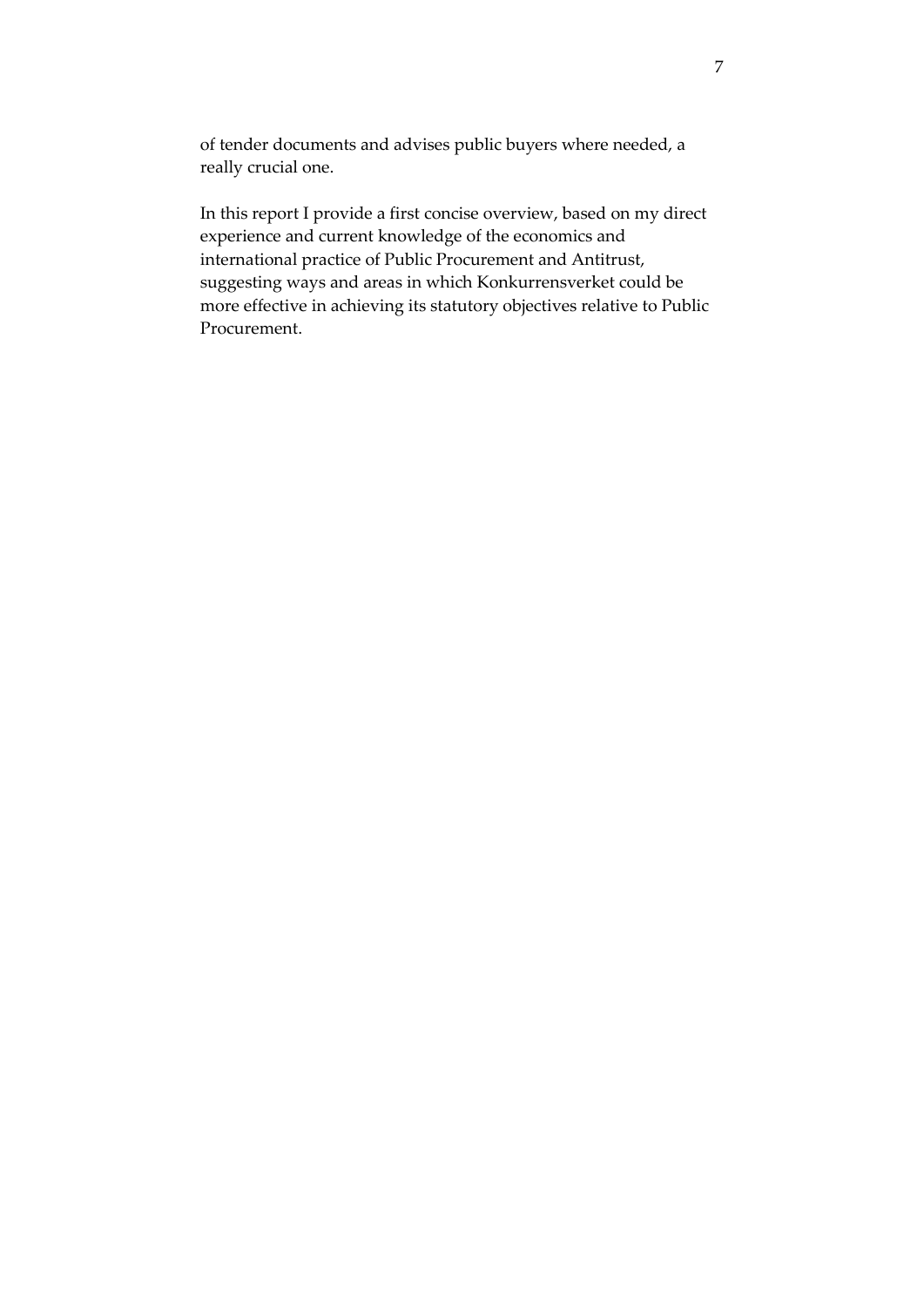## 2 Procurement Legislation and Priority of Tasks

Given that Swedish administrations should follow the EU Directives on Public Procurement, which are the tasks in which an 'advisor and watchdog' is likely to impact more on the practice of Public Procurement, among for example 'advising', 'monitoring', 'auditing', 'consulting', 'advocacy', 'data collection and analysis', etc.?

#### 2.1 Drawbacks of the Public Procurement Legislation

The EU Procurement Legislation spelled in the various Procurement Directives is complex and cumbersome in terms of the required procedures, and it is not oriented at obtaining good value for taxpayer money. The EU Legislation has been written by bureaucrats and legal experts, with an evident lack of knowledge on the economic forces and competitive dynamics crucial to efficient procurement.**<sup>1</sup>** The objectives of these directives, driven by the concerns for bureaucratic accountability typical of French administrative law and by the spirit of the Treaty of Rome, were preventing suppliers' discrimination and favouritism, either linked to bribes or corruption, or aimed at excluding foreign competitors and thereby hindering European market integration.

Good public procurers, instead, see the aim of their work as ensuring a safe, regular flow of high quality supply at good price, i.e. good value for taxpayers' money. No wonder, therefore, that public

 $1$  Reading the Directives makes it evident that no procurement auction or contracting expert, nor any generic industrial economist has ever been involved in the writing of any of the EU Procurement Directives that regulate public procurement markets. This even though there is fifty years of cumulative economic research on efficient procurement design, and even though several hundreds of people were involved in the drafting of such Directives.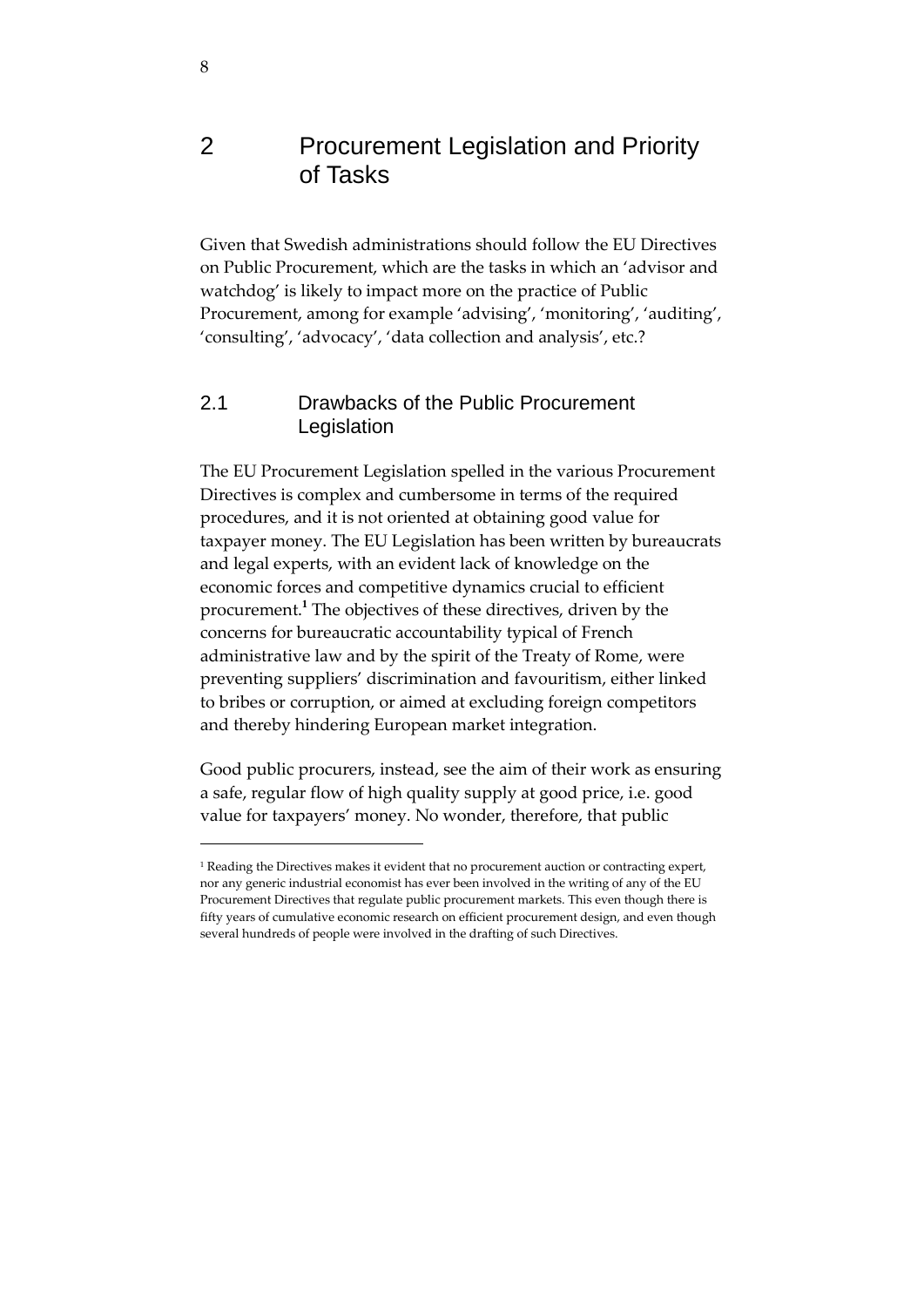procurers in Sweden, as in many other countries, are resisting the application of a legislation that is not designed to enhance procurement effectiveness.<sup>2</sup>

The complex and cumbersome procedures that should guarantee accountability through limited bureaucratic discretion are extremely difficult and costly to apply correctly, and lead very often to silly procedural mistakes that sometime nullify the best offer for the buying administration, imposing large costs to buyers, sellers and society (during my experience in the Italian Public Procurement Agency about one offer out of four was procedurally incorrect and had to be nullified).

Konkurrensverket is therefore in a rather difficult position. Being in a country in which civil servants are widely regarded as accountable, so that corruption is not seen as a major problem, only the openness to foreign competition and EU market integration remain as justification for such costly legislation, and as we know this is a rather weak justification.

The new EU Directives 17 and 18, 2004, have tried to increase a little the flexibility of the Public Procurement process introducing some 'new instruments' already used in countries like the UK, but the approach is still highly legalistic: the outcome/performance of the procurement does not really matter, what is crucial is that the procedures are followed accurately.

<sup>2</sup> This is not only a personal opinion. Although softened as far as possible, the 2006 Final Report on the Evaluation of the Public Procurement Directives (by Europe Economics, available at http://ec.europa.eu/internal\_market/publicprocurement/docs/final\_report\_en.pdf ) summarizes results from a survey administered to procurement agencies across Europe making it pretty clear that the general judgment of expert procurement practitioners on the EU Directives has been one of a cumbersome and costly legislation likely to make lawyers rich, judges busy, and legal and effective procurement much more difficult and costly to the taxpayer.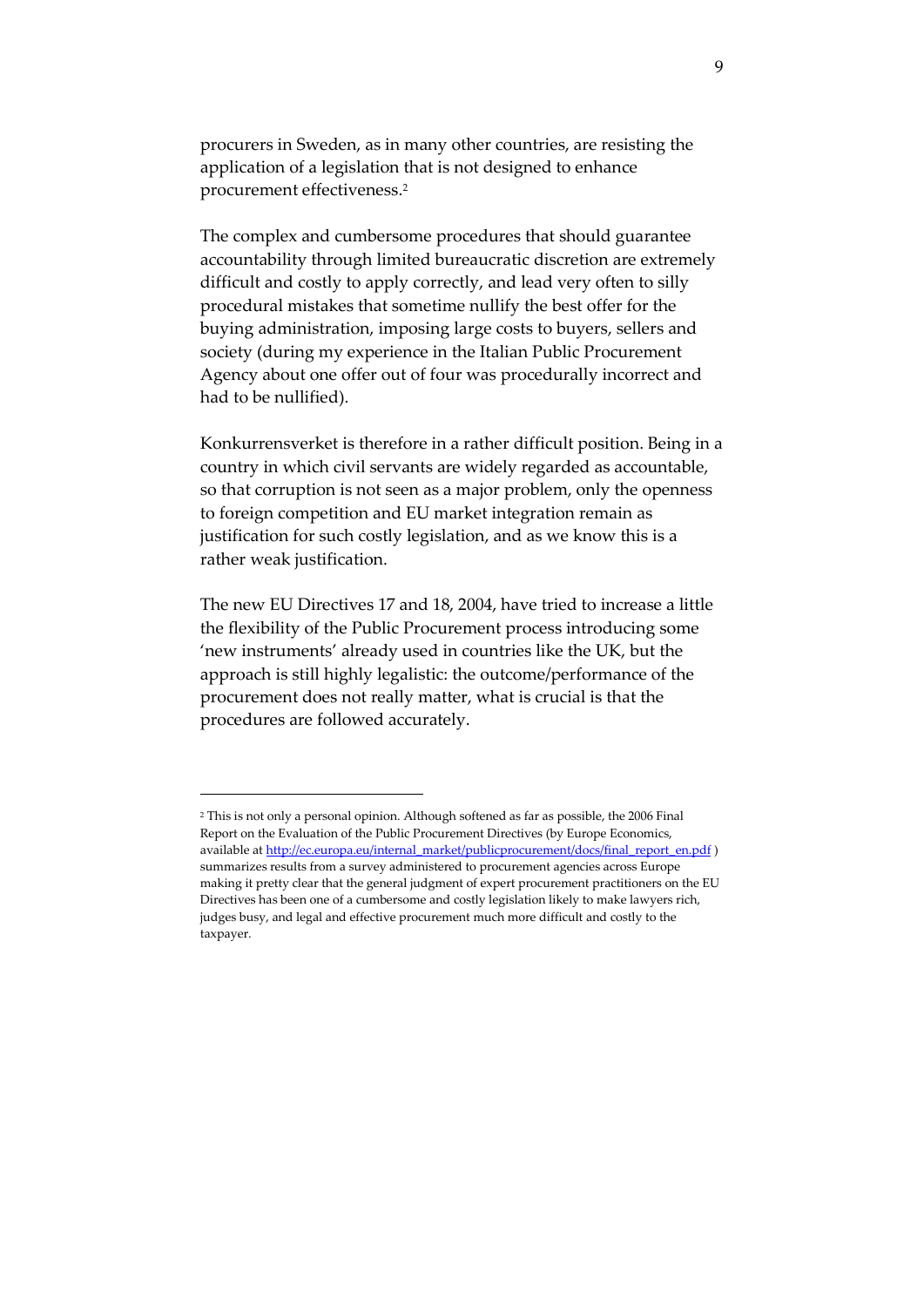An example of the inefficient legalistic approach that informs also the new Directives is that of Framework Agreements. The Directives allow awarding the right to supply to one supplier only, or to more than three suppliers. That is, Framework Agreements with only one winner, that after the award will be an exclusive supplier – i.e. have a monopoly position – are admitted. Framework Agreements selecting three, five, twenty or hundred-and-thirty-five suppliers that will compete again in one form or another for public orders are admitted. However, a Framework Agreement selecting two suppliers is not allowed, for any apparent logical reason.

The problem is that in most cases the most efficient number of suppliers is two, as fifty years of empirical and theoretical economic research on the US DoD practice of *Dual Sourcing* have shown.<sup>3</sup> The reason is of course that two suppliers allow for competition relative to one supplier, but minimize the cost of effort and investment duplication linked to more suppliers. Because of this, very often having two parallel suppliers, Dual Sourcing, is the optimal solution. Too bad that the 2004 EU Directives have forbidden this optimal solution in all Europe, allowing instead for all the conceivable suboptimal solutions.

<span id="page-10-0"></span>Analogously, the EU Directives favour in most case open tendering for accountability and non-discrimination reasons. However, we know that in procurement of complex services open competition with no rewards for good past performance leads to poor quality and value for money. For example, Kelman (1990) examined computer procurement, comparing the government's policy with the purchasing behaviour of private firms. He noted that private firms were considerably more loyal to their past suppliers that delivered a good service. In an extensive survey, 58% of government contracts were awarded to the incumbent, compared to 78% for private firms. Moreover, 65% of government contracts were awarded to the lowest

<sup>&</sup>lt;sup>3</sup> See e.g. Lyons (2006) and all references therein.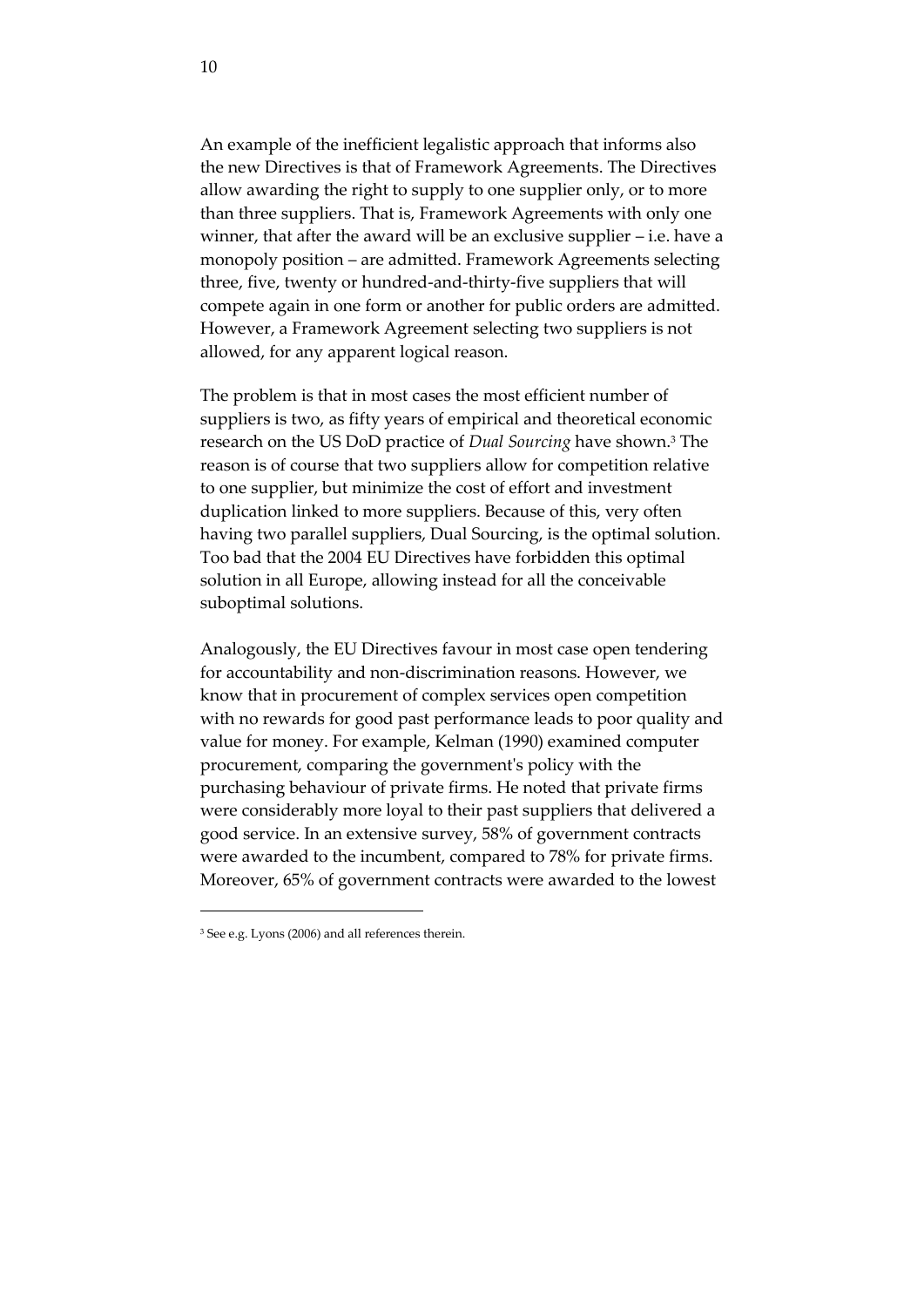bidder, compared to 41% for private contracts. The government contracts awarded competitively rated particularly badly on 'keeping promises' and 'sticking to the contracted delivery schedule'. For example, Kelman reported that vendors held up the government by withdrawing key personnel, investing in fewer quality and on-site personnel and providing poor advice and few creative ideas.

Indeed, when Kelman became responsible for Public Procurement in the US under the Clinton administration, he started a reform process towards increased flexibility and performance orientation, increasing the value of past performance indicators and reducing legalistic procedural requirements that kept the transaction costs of procurement very high. This movement of Public Procurement towards private business practice and away from a legalisticprocedural approach such that of EU Directives is still going on in the US.<sup>4</sup>

#### 2.2 Watchdog's Tasks Likely to Have Highest Impact

Given that most public acquisition agencies are likely to be aware of the high procedural and efficiency costs of implementing the rigid and cumbersome legislation linked to EU Directive, the task of Konkurrensverket will be a daunting one. From my own experience, the tasks in which an 'advisor and watchdog' is likely to impact more in facilitating the process of learning to survive respecting EU Public Procurement legislation without losing too much value for money are the following:

<sup>4</sup> As testified, for example, by the 2007 *Report of the Acquisition Advisory Panel to the Office of Federal Procurement Policy and the United States Congress.*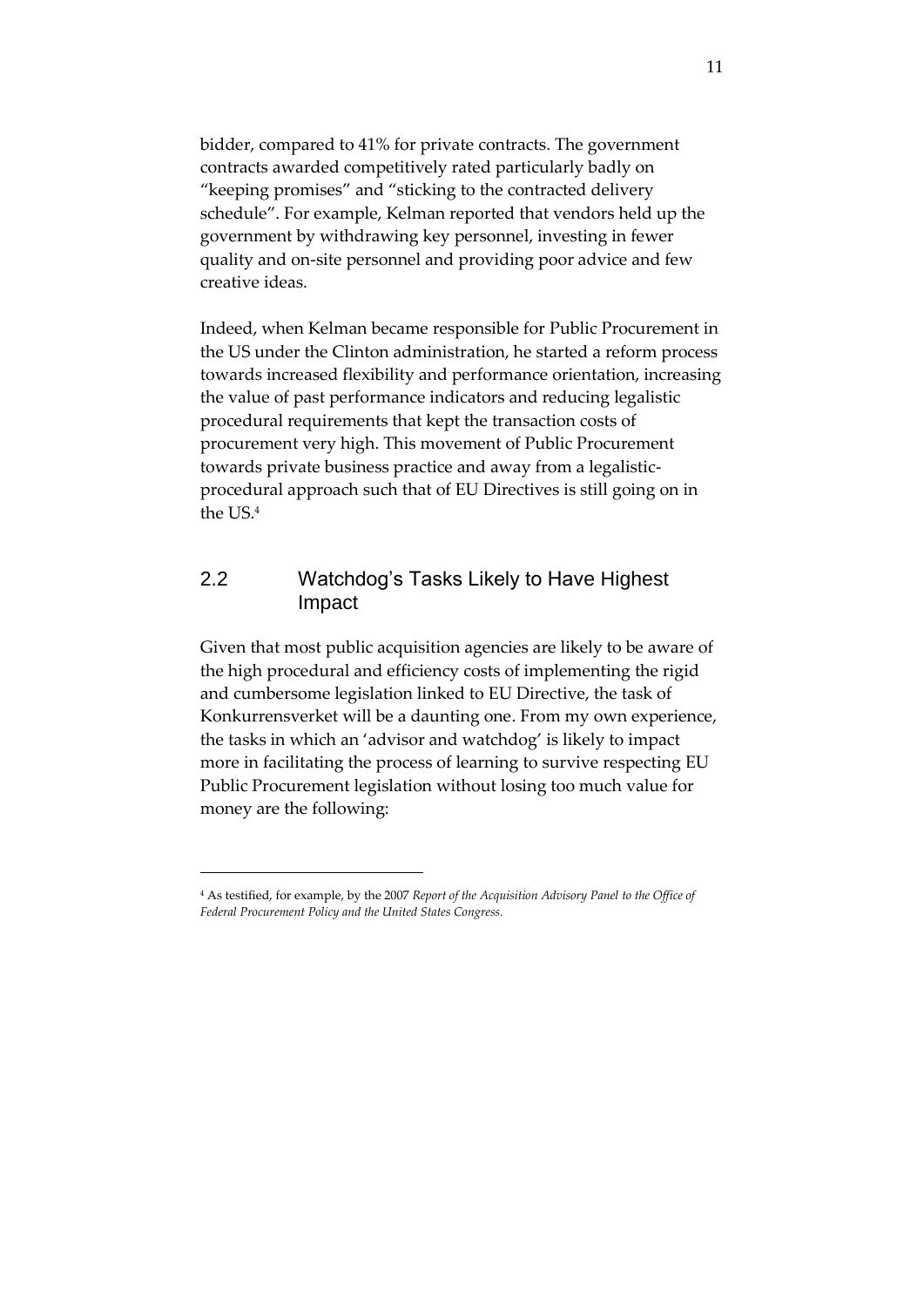- **a) 'Advising', in a pro-active sense.** *Advising Procurement authorities on how to avoid the most common mistakes made in the writing of tender documents according to Public Procurement legislation; about designing scoring rules and quality requirements that appropriately reflect the buyer needs, avoiding the several misleading scoring rules that we inherited from past practice; in ensuring consistency between scoring rules or minimal requirements and the structure of Service Level Agreements and related contractual penalties for violations in the relative supply contract; in ensuring that the procurement contract is sufficiently simple to be manageable for the personnel of the administration that will administer it. These are very complex tasks for the typically low skills public buyers. A very useful thing that a central oversight agency could do is to publish examples of standardized tender documents that administrations could copy and adapt for their own procurement (and possibly arrange for a phone number where to answer questions about such standard documents), put it is clear that KKV does not have the resources for this kind of support. It could however provide economic advice to other less economic-oriented organizations that do it*
- **b) 'Advocacy' for:** *(i) Simplification in all possible directions of the EU Directive-based Procurement Legislation; (ii) an application and interpretation as flexible and as outcomeoriented (rather than procedure-oriented) as possible, also with courts, to avoid that litigation on complicated and useless formal/procedural details starts driving Public Procurement, rather than value for tax-payer money, the substance; and (iii) advocacy also for the creation of certified training courses in procurement where local procurers are trained and helped to find a manageable way to respect the procurement legislation while at the same time limiting bureaucratic and efficiency losses.*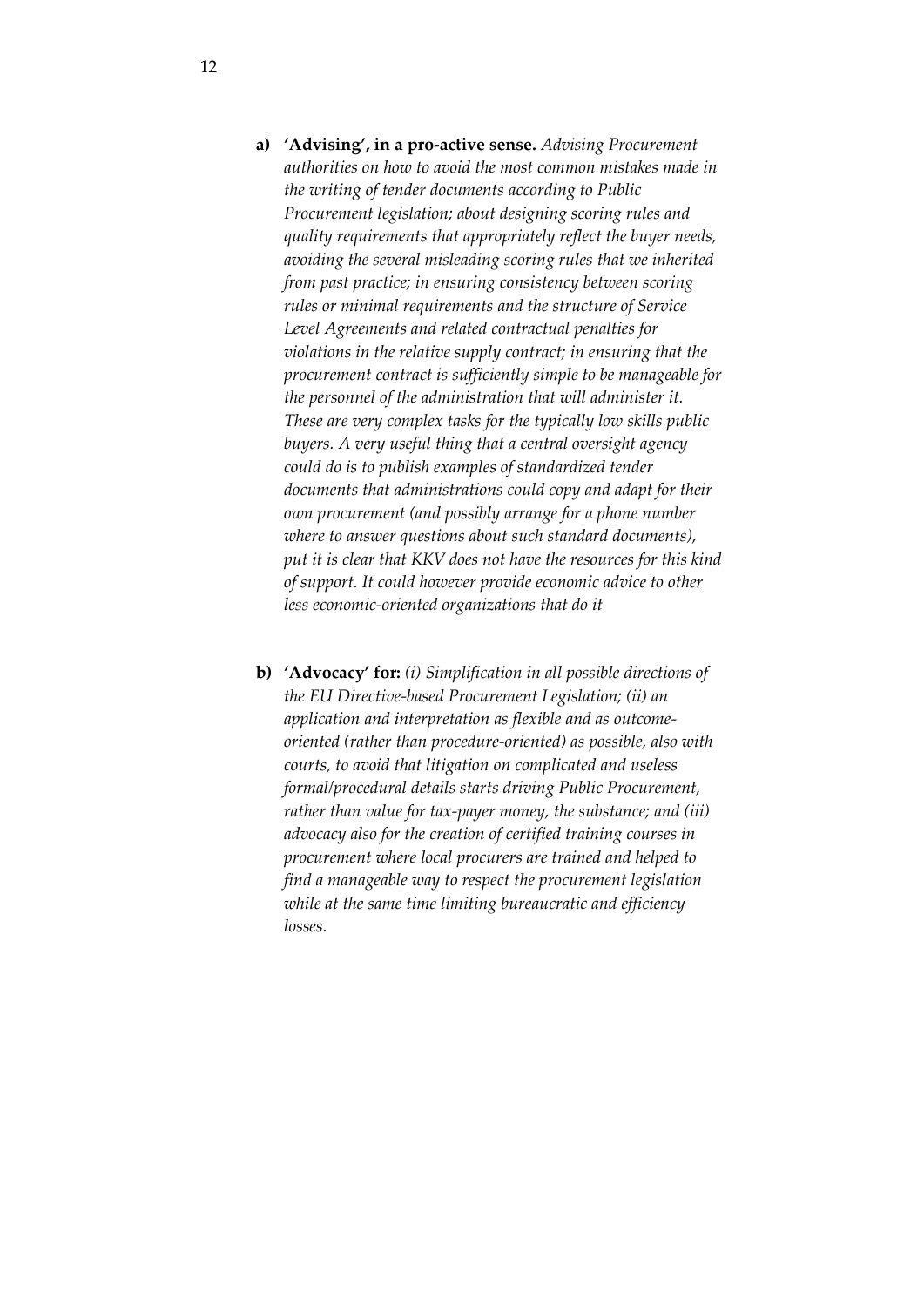**c) 'Monitoring on performance',** *i.e. substance rather than form: monitoring and auditing should not, in my view, focus too much on the cumbersome and often useless formal/procedural details, though it is clearly easier to monitor formal procedures than substantial outcomes. Competition is not a good procedure by itself, it is not an end, it is a mean, often a good mean to obtain value for money, tax-payers' money in the case of procurement. Hence, an economically skilled agency as KKV should try focusing its monitoring on the outcome of the procurement, in terms of active participation and non-exclusion of competitors, but above all in terms of market benchmarking on the value for money delivered by different procurements. For this to be viable it is of course crucial the organization of a well structured and comprehensive process of data collection and analysis. Note that partial solutions may do more harm than good here. For example, benchmarking by comparing prices across different acquisitions is at best useless but most likely misleading, if one does not control appropriately for differences in the many quality dimensions of procured good and services; controlling for differences in contractually required quality is useless if not misleading if one does not know how contracts were managed, whether the stated quality was actually delivered ex post or not.*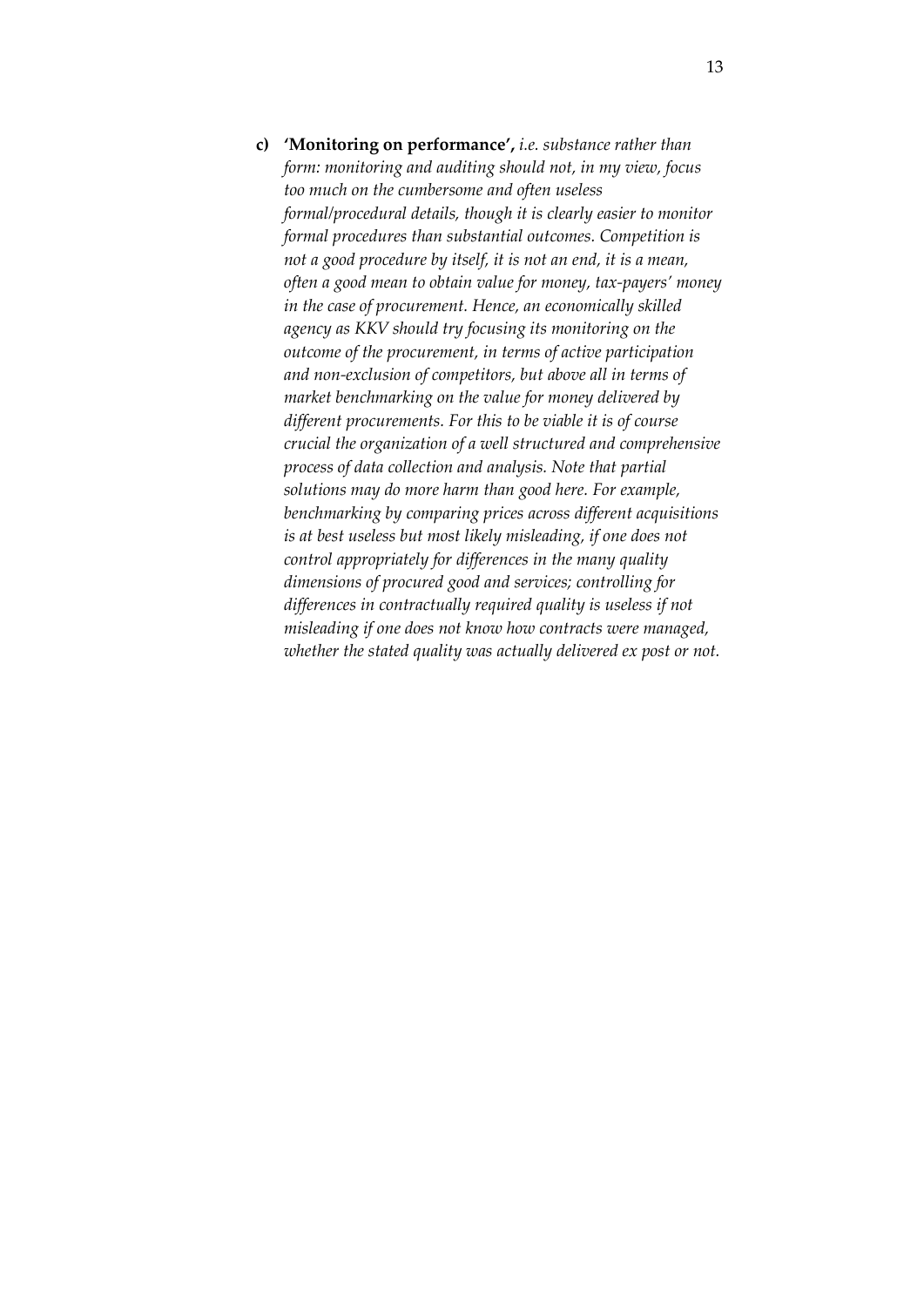#### *Box 1. Most Likely Effective Tasks*

- <span id="page-14-0"></span>**a) 'Advising', in a pro-active sense:** Advising Procurement authorities on how to avoid the most common mistakes made in the writing of tender documents; about designing scoring rules and quality requirements that appropriately reflect the buyer needs and avoiding the misleading scoring rules that we inherit from past practice; in ensuring consistency between scoring rules or minimal requirements and the structure of Service Level Agreements and related contractual penalties for violations in the relative supply contract; in ensuring that the procurement contract is sufficiently simple to be manageable for the personnel of the administration that will administer it.
- <span id="page-14-1"></span>**b) 'Advocacy' for:** (i) Simplification in all possible directions of the EU Directive-based Procurement Legislation; (ii) an application and interpretation as flexible and as outcome-oriented (rather than procedure-oriented) as possible, also with courts, to avoid that litigation on complicated and useless formal/procedural details starts driving Public Procurement, rather than value for tax-payer money, the substance; and (iii) advocacy also for the creation of certified training courses in procurement.
- **c) 'Monitoring on performance'**: monitoring and auditing, which should not focus on the formal/procedural details, but should focus on the outcome of the procurement, in terms of active participation and nonexclusion of competitors, but above all in terms of market benchmarking on the value for money delivered by different procurements. For this to be viable it is of course crucial the organization of a well structured and comprehensive process of data collection and analysis.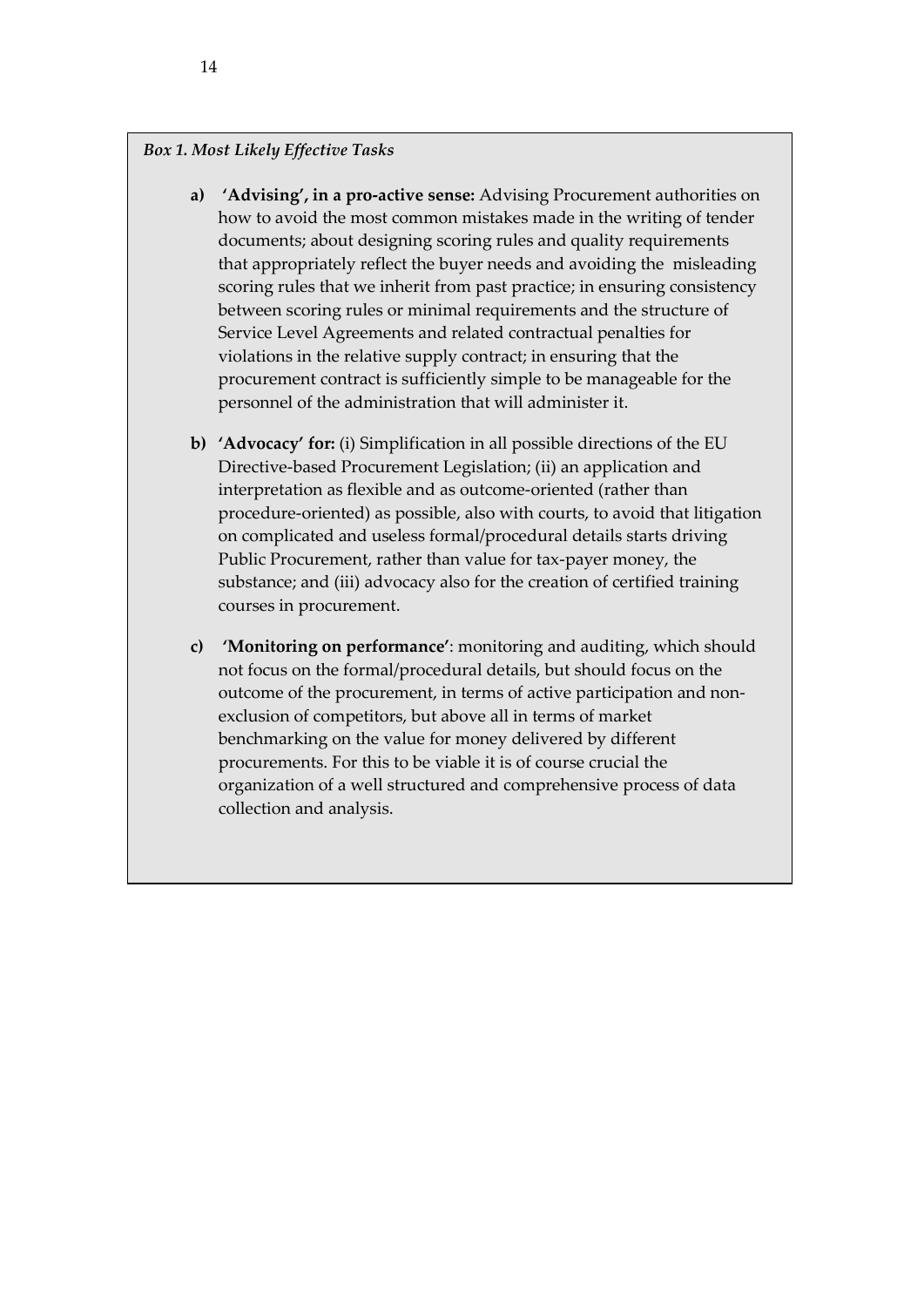## **3 Public Procurement and Competition Policy**

Which are the main 'open issues' - from a competition policy, an efficient procurement, and a public accountability perspective – raised by the choice between standard competitive procurement, customer choice models, Public-Private Partnerships, etc.?

#### 3.1 Cartels

-

It is well known, at least since Stigler (1964), that Public Procurement is particularly prone to generate bid rigging cartels among suppliers, both because of the repetitive nature of public acquisitions, and because of the disclosure rules that makes it very easy for cartel members to detect deviations from collusive strategies and punish them.<sup>5</sup> There is a large literature on how to fight cartels that applies more or less unchanged to Procurement, and several screens and check lists have been developed to help procurers identify likely collusive schemes.<sup>6</sup> Most of this stuff is standard and well known, not very interesting for a report on the specificities of Public Procurement.<sup>7</sup> However, some questions regarding cartels in procurement have not received the due attention, and are currently open issues for procurement agencies and competition authorities.

<sup>5</sup> Stigler pointed out that "the system of sealed bids, publicly opened with full identification of each bidder's price and specification, is the ideal instrument for the detection of price cutting." <sup>6</sup> See e.g. 'Fighting Cartels in Public Procurement', OECD Policy Brief 2008, available at

http://www.oecd.org/dataoecd/45/63/41505296.pdf; and the OECD "Guidelines for Fighting Bid Rigging in Public Procurement' available at

http://www.oecd.org/dataoecd/27/19/42851044.pdf

<sup>7</sup> See Albano et al. (2006) and Marshall et al. (2006) for overviews on policies to deter cartels in procurement, and Anderson and Kovacic (2008) for an appraisal with a joint Public Procurement and international trade perspective.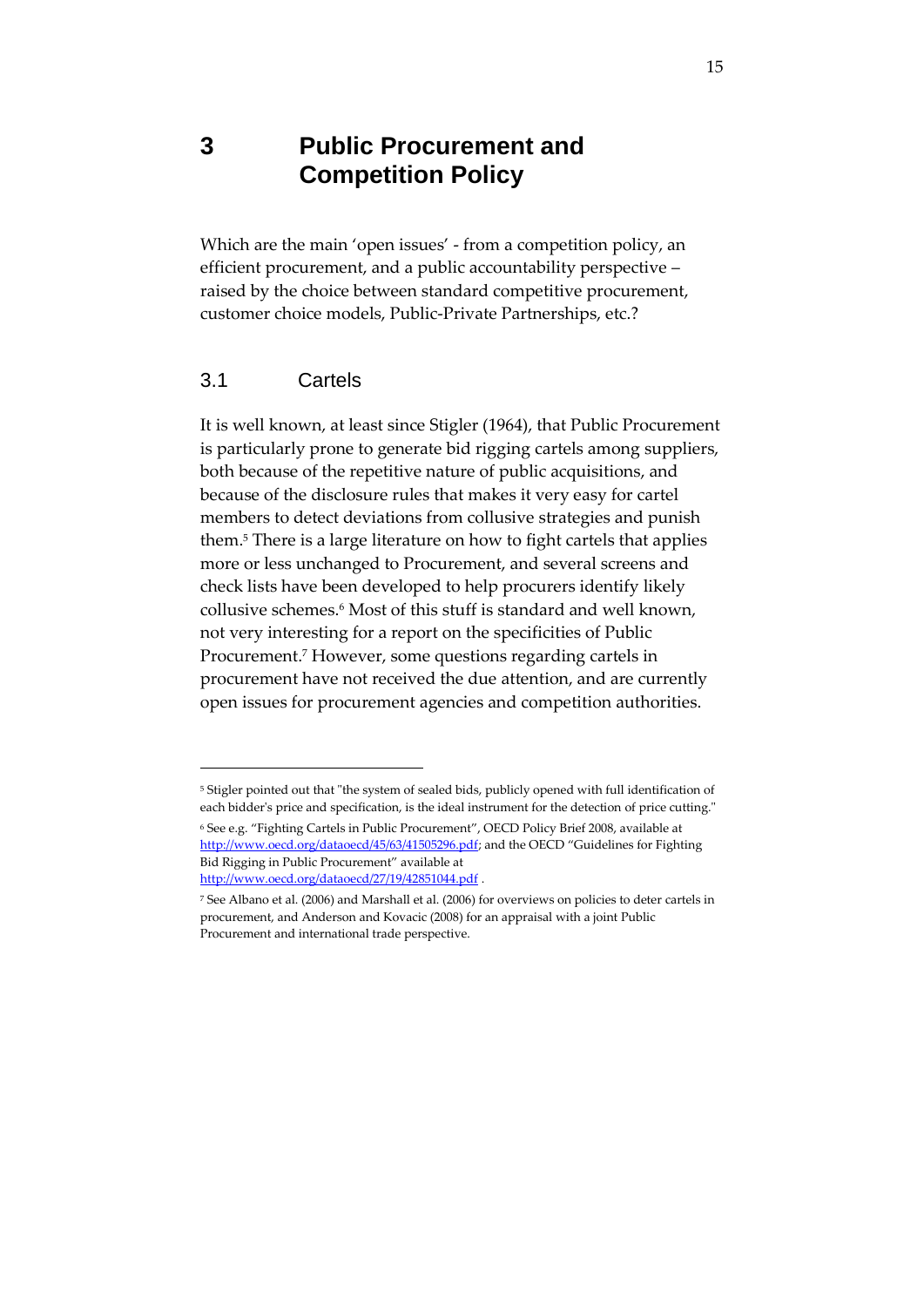<span id="page-16-0"></span>Suppose, for example, that a procurement agency realizes that a group of suppliers are colluding, or have been colluding at the award stage, and that the winner of the contract, the current contractor, was part of the agreement. If the procurement agency notifies the suspect to the KKV, the KKV may have to open an investigation and perhaps the procurement contract must be suspended. However, for many goods and services continuity of procurement, supply assurance, is crucial, much more than price and the damages from an interruption in supply can be enormous. What are then the incentives to report a suspected cartel for the procurement agency, apart from the moral and legal obligation?

And what about remedies? Should a procurement agency ask for damages from suppliers when the presence of a ring is ascertained by a court? More importantly, In particular, the Public Procurement Directives list a number of cases where contracting authorities should exclude candidate contractors from the selection process, for example when these have been subject of a conviction for fraud, corruption or money laundering (Article 45(1) of Directive 2004/18/EC), or in cases of bankruptcy, offences relative to professional conduct, non-payment of taxes or social security contributions, etc. (Article 45(2)). Shouldn't as a consequence procurement agencies also penalize or exclude for one or more future procurements a group of suppliers that violated antitrust law in the past by forming a collusive ring? If not, why not, given that fraud and analogous white collar crimes are treated that way? If yes, how can this be implemented when most or all eligible suppliers where part of the ring? These are important open issues that need to be clarified, studying them theoretically and experimentally, if possible.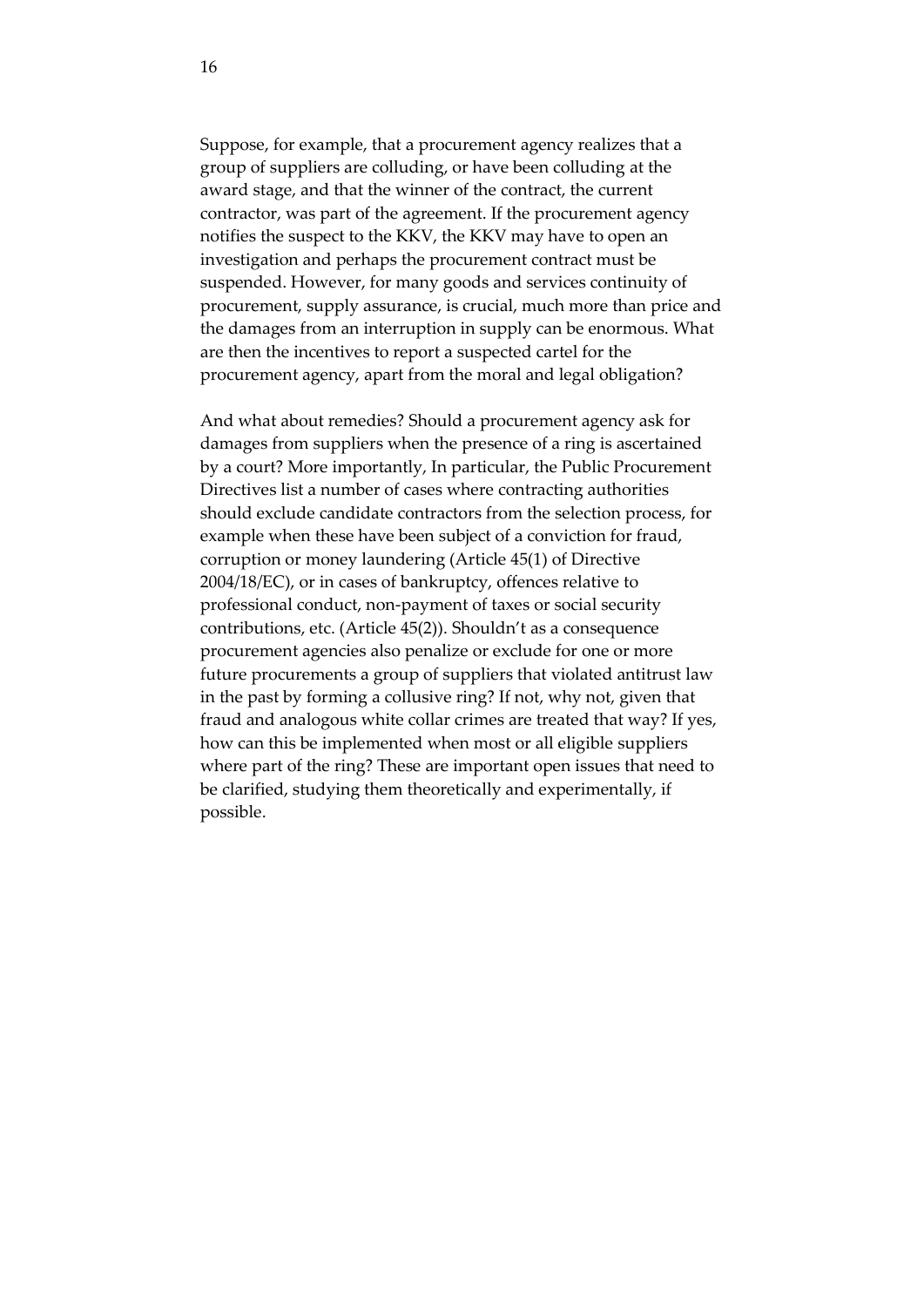#### <span id="page-17-0"></span>3.2 Joint Bidding

Another open issue closely related to those just mentioned is how to regulate the various forms of joint bidding that firms often put together, from very short run 'temporary associations' to more long term consortia and joint ventures. Different forms of joint bidding can generate substantial efficiencies through cost and skill synergies, information sharing, efficient capacity allocation and risk management. But joint bidding may also be abused to reduce the number of independent (real or potential) competitors or—even worse—to facilitate or enforce collusion among them.

The regulation of joint bidding varies wildly across Europe, and it does not appear to follow any consistent set of economic principles. In a recent study we have first documented this heterogeneity in regulation through a survey. <sup>8</sup> Then, borrowing from the theories of joint bidding in auctions and of horizontal mergers and joint ventures in oligopoly, we have reviewed the basic economics of bidding consortia and of the effects that these can have in terms of bidding competition, coordination among firms, risk management, other synergies and entry, also trying to assess the relative degrees of restrictiveness of several practical criteria that could be adopted to create consistent regulatory requirements for bidding consortia in Public Procurement. The conclusion that we have drawn in that paper and that remains valid for the Swedish case, is that there is an urgent need for further theoretical, empirical and experimental research on this important topic: if and how to regulate joint bidding in different Public Procurements remains an open issue both from a procurement efficiency and competition policy perspective .

<sup>8</sup> See Albano, Spagnolo and Zanza (2009).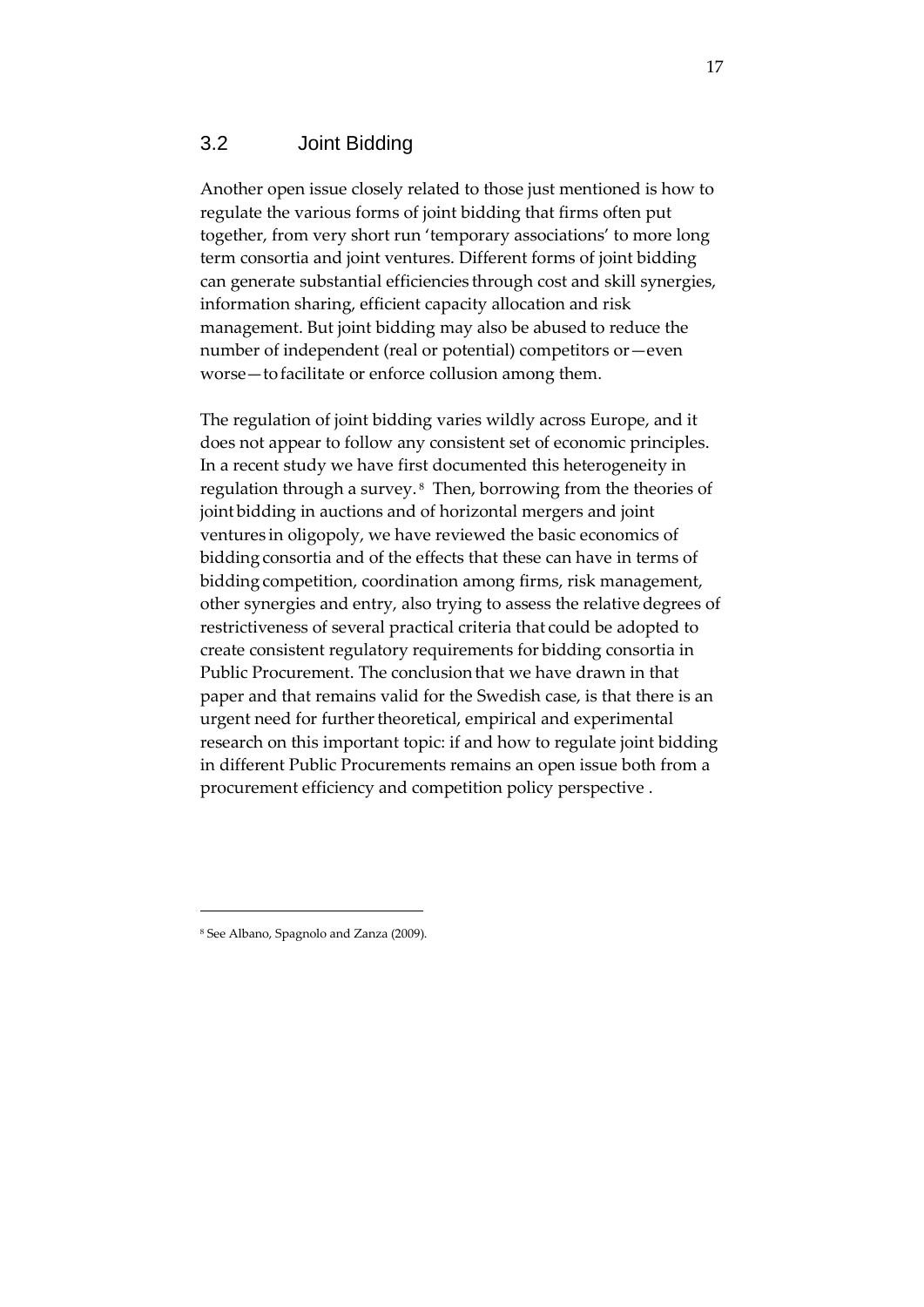#### 3.3 Scoring rules

Competitive procurements achieve in general more efficient outcomes when tenders are evaluated according to the economically most advantageous offer. This is true as long as bidders behave competitively and the procurement agency is able to draw a scoring rule that appropriately represents its evaluation of the different quality dimensions of the supply relative to price discounts, and that is fully understood by bidders. <sup>9</sup>

Many different scoring rules are observed in reality, very often not based on proper economic grounds. In particular, scoring rules that are 'interdependent', i.e. where a bid's score and ranking depends on the other submitted bids, are often used in Public Procurement practice. Whether they are used in lowest price or economically most advantageous offer procurements, *int*erdependent scoring rules present several drawbacks, among which that of being in general easily manipulated by groups of colluding suppliers, who can coordinate their offers to influence the scoring rule and exclude potential entrants or 'maverick' bidders expected to behave competitively not being part of the ring.

A well know Italian example is that of the 2002 'Restaurant Tickets' (Buoni Pasto) procurement, in which a group of coordinated suppliers split the lots among themselves, coordinating their offers on each lot in such a way that they could exclude an independent bidder in each lot, so that that the collusive bidder that should win that lot would indeed win it. In general, therefore, it is important to avoid interdependent scoring rules.

Particularly dangerous is a particular class of interdependent scoring rules, called 'Bid Average Methods' (BAMs), that are often use in construction procurement. Scoring rules in this class have in

<sup>9</sup> See Dini, Pacini and Valletti (2006) for an introduction.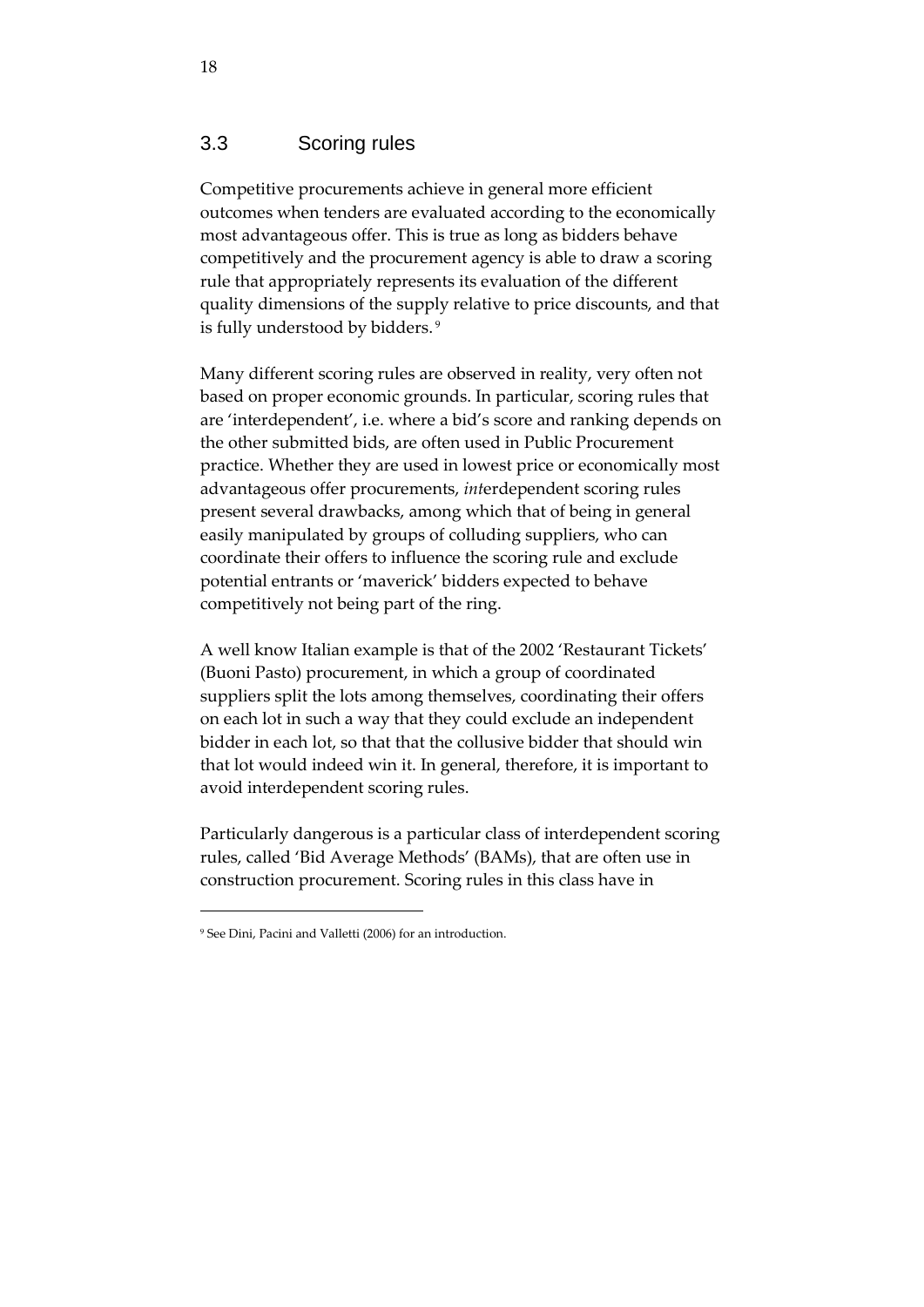common the property of rewarding offers that are closer to some average of the bids submitted. Some of them eliminate the best and worst x% of the offers (cut the 'wings' of the received bid distribution) before calculating the average and awarding the contract to the bid closest to the average among the bids that are not excluded. These scoring rules are very easily manipulated by the participation of 'shill bidders' that place offers only to influence the bid average, and make collusive agreements very stable by penalizing aggressive bids of firms undercutting the agreed cartel price with a lower score (because the undercutting bid differs a lot from the average bid, strongly influenced by colluding and shill bidders).<sup>10</sup>

<span id="page-19-0"></span>Recent theoretical and empirical work suggests that this kind of scoring rule may have a role in curbing too aggressive bids when the common component of a procurement contract is dominant and firms have a low cost of going bankrupt if they overbid.11 Still, because BAMs have the potential to foster collusion and to undermine the outcome of the procurement, KKV should closely monitor and, if possible, limit their use to those extreme situations.

However, note that all interdependent scoring rules can be manipulated, not only BAMs. In the example of the Italian ''Restaurant Tickets'' case mentioned at § 3.3.3 the evaluation of the economic offer followed a standard scoring function of the type Minimum Price/Offered Price, hence all types of interdependent scoring rules are open to this problem.

Interdependent scoring rules appeared to have the advantage that to be constructed and used no reserve price was needed, so they could be useful in new tenders for innovative or yet inexistent products/bundle of products for which it could be difficult to

<sup>10</sup> See Bianchi, Albano, and Spagnolo (2007).

<sup>11</sup> See DeCarolis (2009).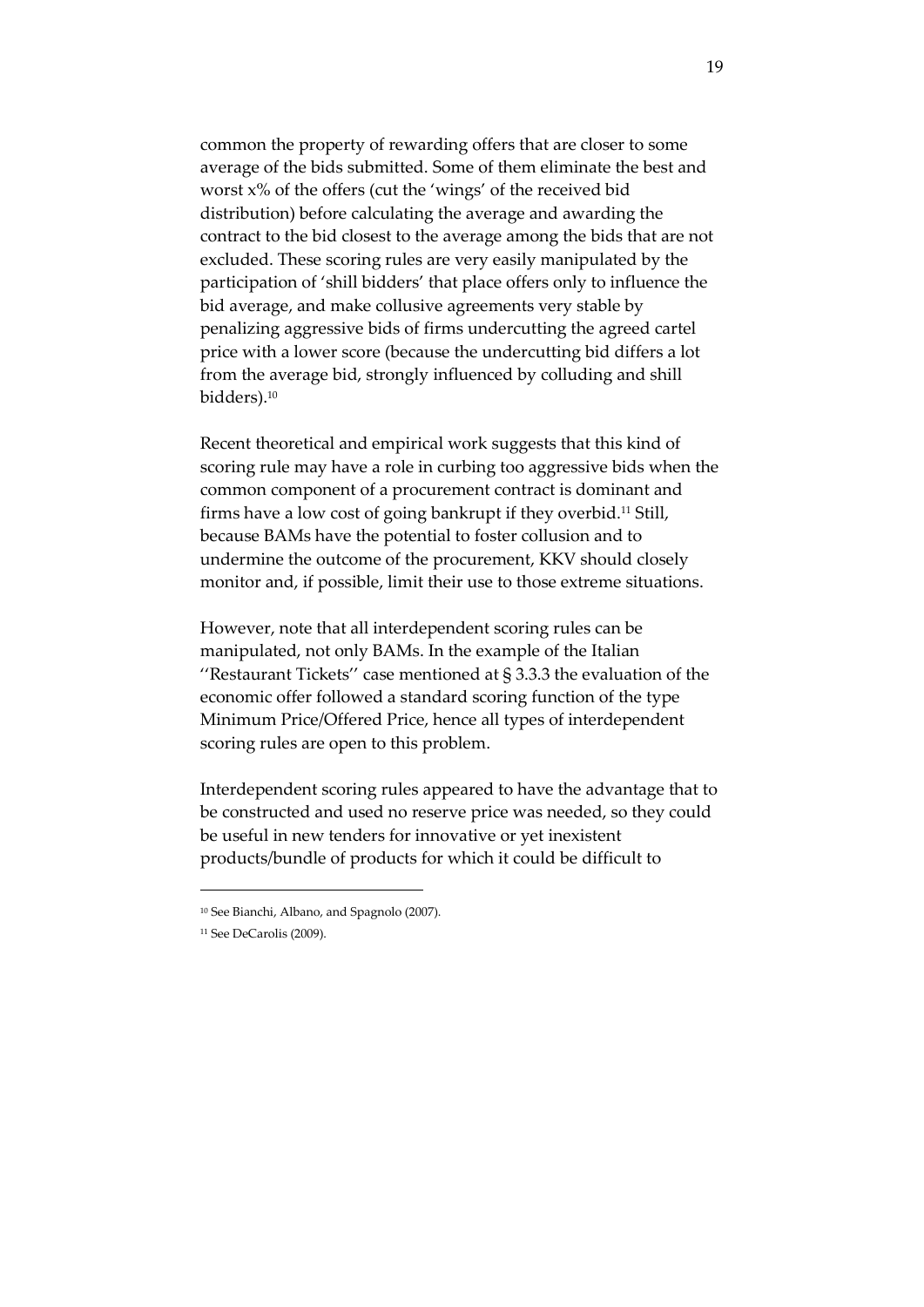establish a correct public reserve price, necessary to calculate the hard to manipulate linear scoring rules.<sup>12</sup>

<span id="page-20-0"></span>However, independent scoring rules not using the reserve price can easily be constructed, and the new EU Directives always require determining a reserve price, hence there is no reason left to use interdependent scoring rules apart from the custom of past practice and ignorance/inability to apply linear ones.

#### 3.4 Customer choice models

These models are especially useful to maintain hard to contract quality levels chosen after the award of the procurement contract, as even though contractors are chosen, they keep them competing for customers also after the award of the contract. However, these systems only work if consumers are sufficiently informed and mobile, which we know from UK experience that it is very often not the case.

If the customer choice model is added to a well designed procurement strategy, customer choice systems in public service provision should not create special problems, neither from an antitrust perspective nor from a procurement one. If the only dimension they differ from standard competitive procurements is in the fact that they induce additional ex post competition, as long as competition is appropriate they tend to further improve delivered quality.

If instead customer choice models are introduces instead of a well design strategy for the selection and management of contractors, delegating to uninformed customers the role of a skilled public

<sup>&</sup>lt;sup>12</sup> The advantages and efficient use of linear scoring rules are described in detail in Dini, Pacini and Valletti (2006).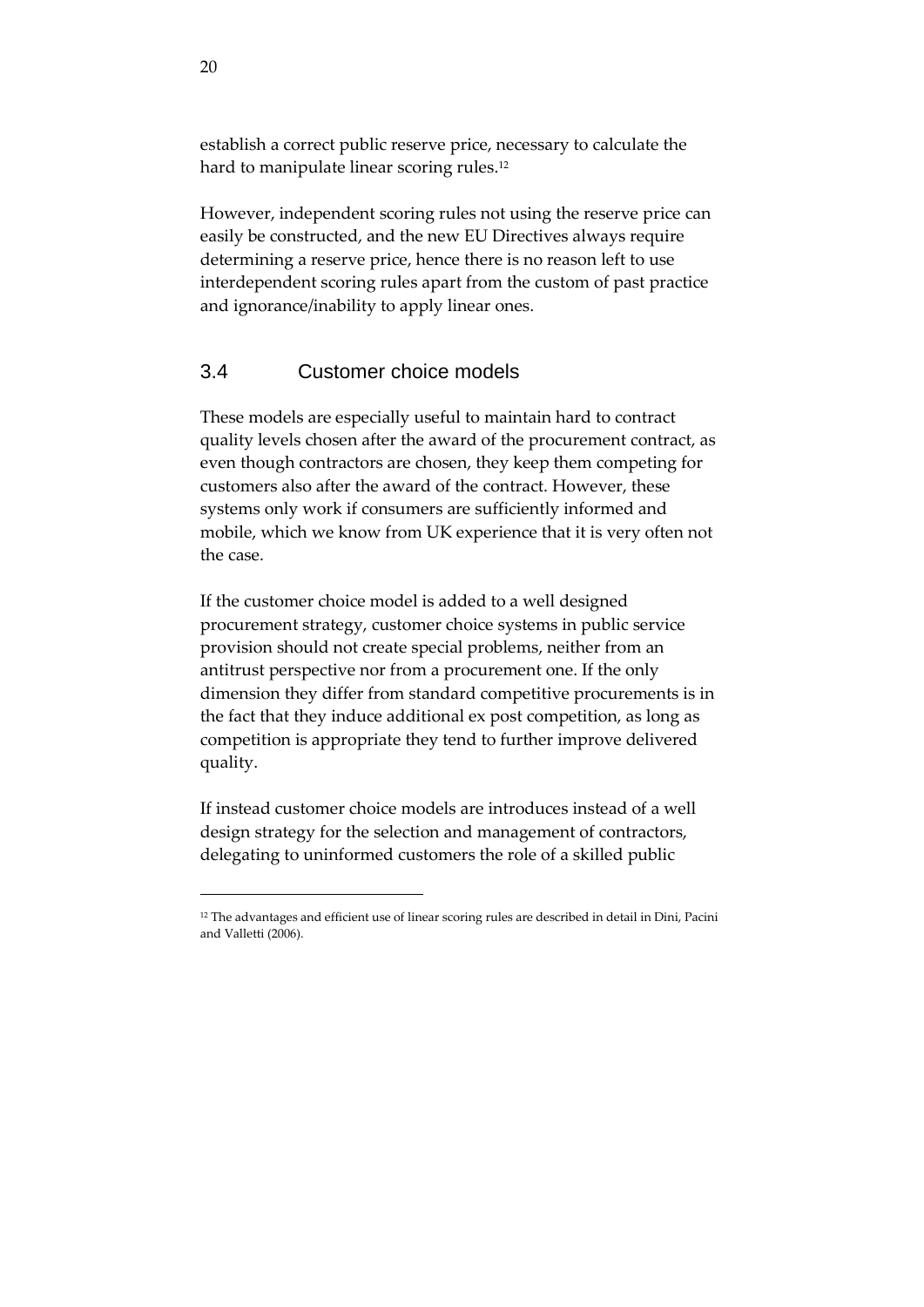<span id="page-21-0"></span>procurer, then these models may lead to very poor outcomes. As stated above, few final customers are willing to collect information, compare performance, and switch suppliers, in practically any type of provision, and firms are very well aware of it*.* Low customer mobility ensures that a customer choice model can complement effective procurement strategies, but never replace it.

#### 3.5 Public-Private Partnerships

This new form of public good provision is characterized by the bundling of financing, asset ownership and service provision. Many benefits have been highlighted for this form of procurement, particularly in terms of increased efficiency and shorter delivery time.13 The main and often overlooked competition policy concern they generate is that typical of the large size of the projects and the transaction costs of bundling: very few players form in these markets, even in large countries able to face the uncertainty linked to such large projects, and these few large players interact repeatedly on the different PPPs. Maintaining an healthy degree of competition becomes therefore problematic.

<sup>13</sup> See Iossa and Martimort (2008) for an overview.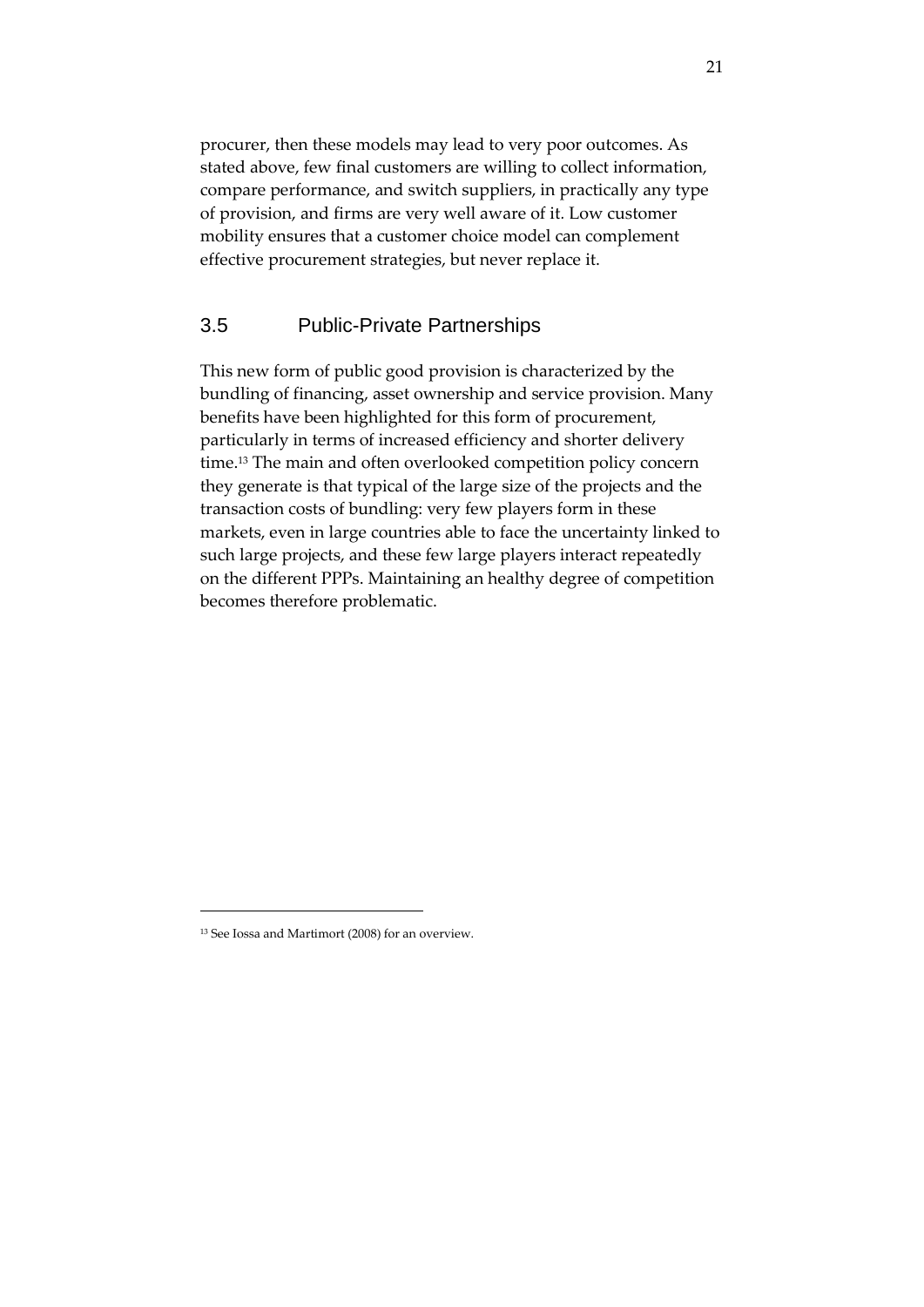## 4 **Other Problems with the "New Instruments"**

Which are the main 'open issues' - from a competition policy, an efficient procurement, and a public accountability perspective – raised by the 2004 EU Directives 17 ad 18 and the way they have been incorporated in the Swedish legal system, with particular attention to the novel instruments they introduced?

EU 2004 Directives 17 and 18 introduced, among other innovations, the four 'new' acquisition instruments, Framework Agreements, Dynamic Acquisition Systems, Electronic Auctions, and Competitive Dialogue, partly inspired by the existing practice in some European countries, but not at all by existing knowledge in efficient procurement design. The fact that these instruments are not informed by current knowledge on efficient procurement design is reflected by a number of important unresolved issues left open by the legislation.

For reasons of space and economy of this first report, we will only briefly deal with what I regard as the three most important open issues about Framework Agreements (FAs), probably the 'new instrument' that will be used most intensively in Sweden and in other European countries in the next few years. The many other open issues relative to FAs and to the other 'new' instruments will be dealt in future reports, if any will be requested.

In what follows I will assume that the reader is already familiar with the four types of FAs prescribed by the 2004 EU Directives. To remind the reader, the FAs described in the Directives differ along two dimensions: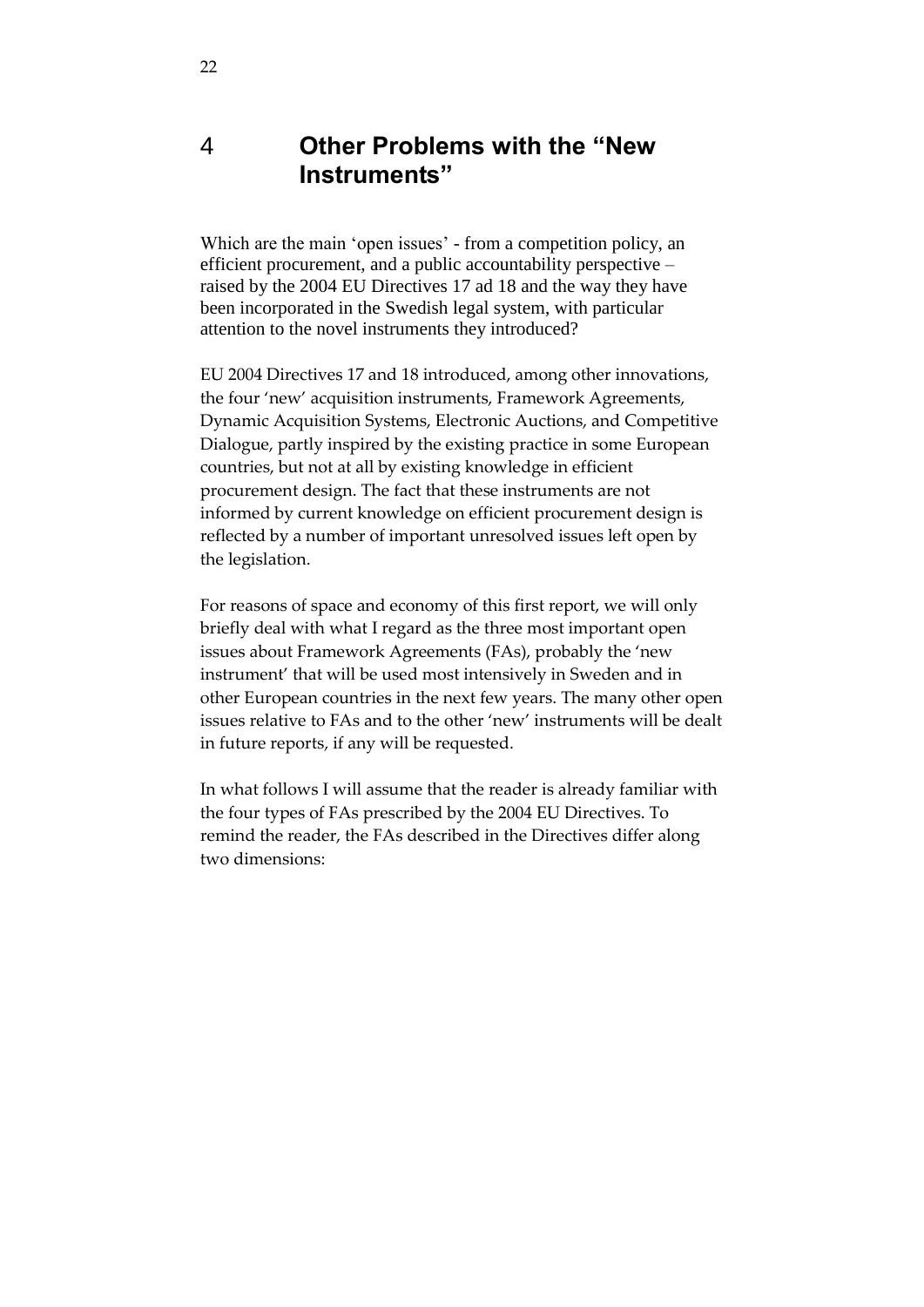- (i) whether contracts are complete, so that no further mini-competition is required/admitted between contractors selected at the beginning, or incomplete, so that a second (possibly) competitive phase is required where purchasing administrations can complete the order;
- (ii) whether one or more than three contractors are awarded the right to supply during the period of validity FAs.

There are several positive things achieved by the new Directive with respect to FAs. In particular, it regulated their maximal duration that - if excessive - could generate too much lock-in and thereby reduce present and future competition. Indeed, the risk that FAs-like arrangements in which a closed list of eligible suppliers for the recurrent need of some acquiring administration is formed and lasts a very long time, excluding several entering (foreign) suppliers, was at the heart of the Monti-led European Commission's competition enforcement action against the United Kingdom for its use of Framework Agreements in Public Procurement in the mid 90s.

Analogous concerns, together with additional concerns for reduced accountability and low value for money linked to the abuse of centrally arranged contracts, were raised by some observers with respect to the current use of IDIQs, the US counterpart of FAs, as in the US these types of framework contracts are not as closely regulated as are FAs in the 2004 EU Directives.<sup>14</sup>

<sup>14</sup> IDIQs stands for Indefinite Duration Indefinite Quantities Agreements. See Yukins (2008) for a concise description of Monti's competition enforcement initiative against the use of FAs in the UK in the '90s which was probably the cause why these instruments were finally regulated by the 2004 Directive; for an historical and comparative account for these analogous forms of centrally coordinated procurement (FAs in Europe, IDIQs in the US); and for a critical appraisal of some possible abuses in the current use of IDIQs in the US.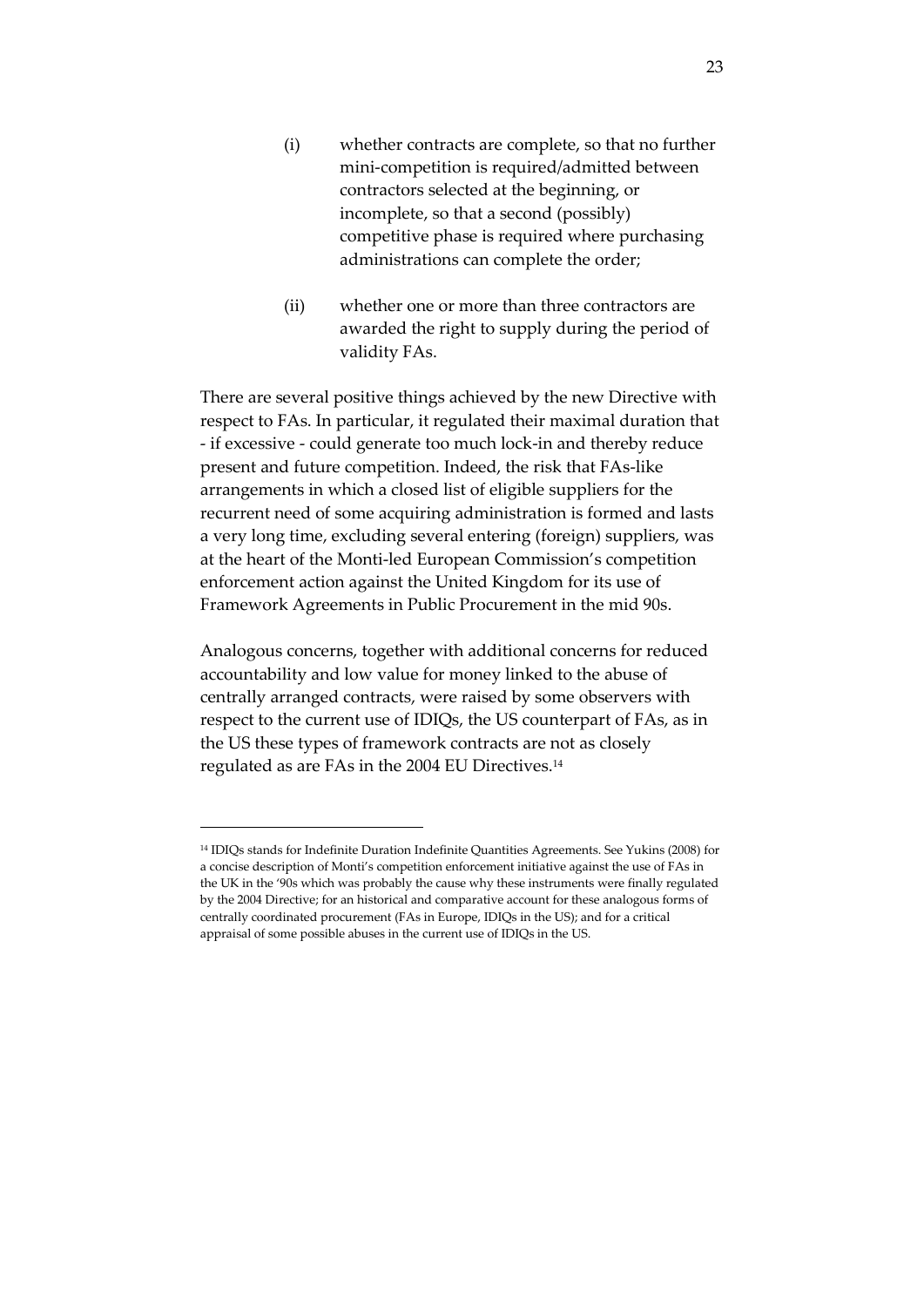Still, several important questions remain open with respect to European FAs as regulated by the EU Directive 18, 2004. These are in my view the three most important ones KKV should without doubts deal with.

First, as we already mentioned in the introduction, the fact that FAs with a single operator (that is, with post-award monopoly) are admitted, that FAs with three or many more operators are admitted, but that FAs with two operators are not, does not make any economic or logical sense (though I cannot exclude that for some odd reason it could have some 'legal sense'). Dual Sourcing, i.e. having two operators admitted to supply within a FA, is likely to be optimal much more often than having three, four, five or thirty-eight suppliers, as it implies less duplication of fixed costs than any larger number of operators, while still differing crucially from the case of a single operator because it induces post-award duopolistic competition rather than full post-award monopoly lock-in. If the European Commission, for one reason or another, ends up committing an obvious, blatant mistake, like this one of forbidding Dual Sourcing, it is not obvious that all the Member States should follow the same mistake. Sweden could advocate correction; it could start an interrogation to the European Commission to get the allowance to use also Dual Sourcing, and in the meanwhile could write its own national Legislation correctly, admitting also FAs with two operators*.*

Second, the case of incomplete FAs with only one supplier (Framework Agreements *stricto sensu* that do not establish all the terms concluded with a single economic operator) is, to be generous, highly suspicious, both from a competitive and a procurement efficiency perspective. After the first round of competition for the selection [of the operators that will serve for the duration of a FA, an](http://ec.europa.eu/internal_market/publicprocurement/docs/explan-notes/classic-dir-framework_en.pdf)  incomplete FA requires a second round of competition each time that [an administration wants to](http://ec.europa.eu/internal_market/publicprocurement/docs/explan-notes/classic-dir-framework_en.pdf) place an order, second round in which the contract is completed in all dimensions with the specific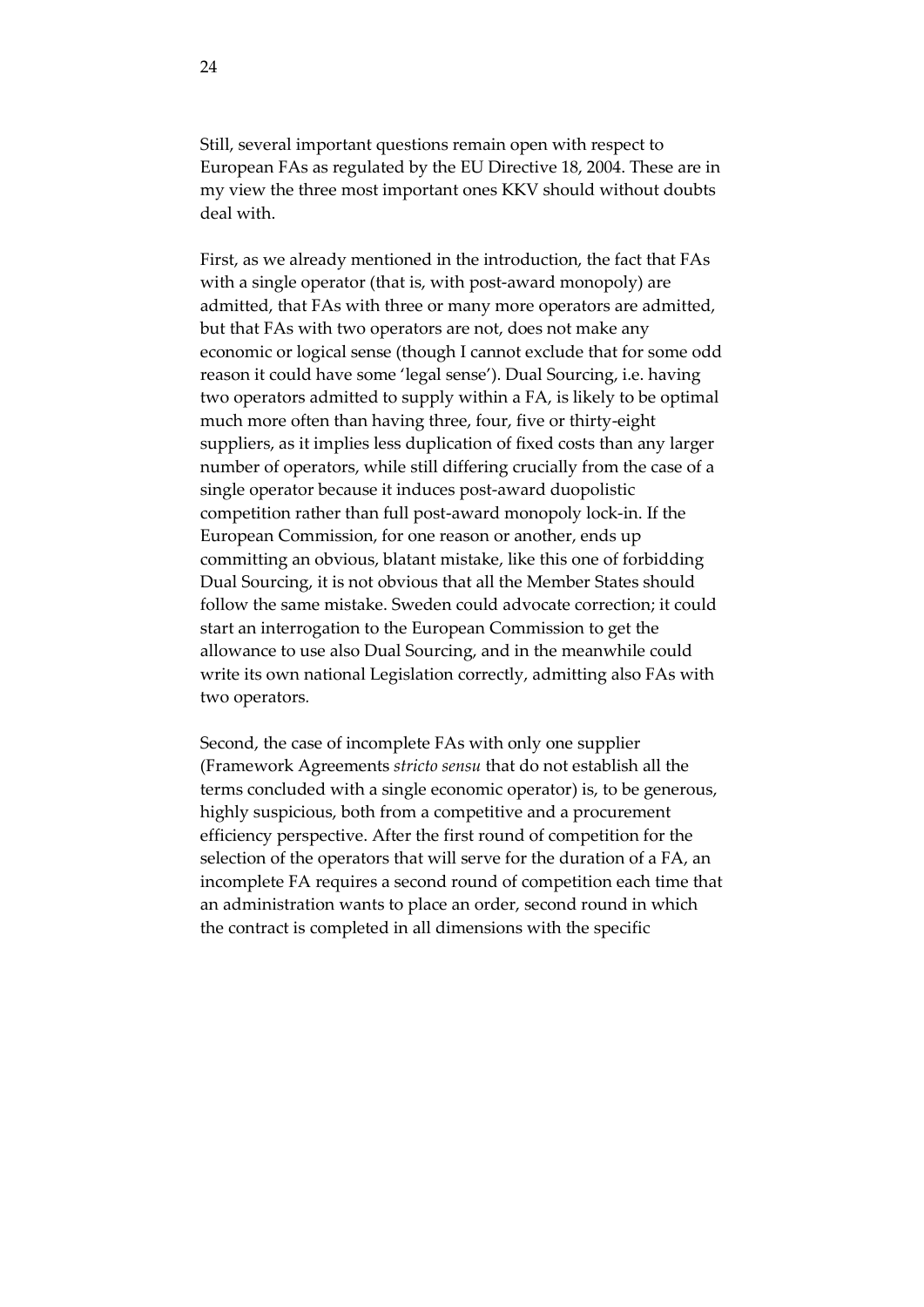requirements preferred by the administration placing the order. But if only one operator is chosen in the first competitive round, at the moment of the placement of orders and completion of contract this selected contractor will be in a monopoly position, and is therefore likely to exploit such position to impose on ordering administrations punitive conditions on the incomplete parts of the contract. In other words: Allowing for FAs with incomplete contracts and only one contractor does not make any sense from a competitive and procurement efficiency point of view (though I cannot exclude that for some odd reason it could have some legal sense). KKV could, and in my view should advocate disallowing this possibility in Sweden.

Third, how should contracts be allocated among multiple operators in the case of FAs that establish all the terms and are concluded with multiple economic operators (multiple framework contracts)? And, are operators that were awarded the FA obliged to serve administrations requiring supply? These two questions are important and strictly related.

Quoting the EC Explanatory Note on FAs – Classic Directive15: *"The choice between the different economic operators for the execution of a specific order is, on the other hand, not explicitly regulated by the Directive. Consequently, this choice may be made simply by complying with the basic principles, cf. Article 2. One way of doing this is the "cascade" method, i.e. firstly contacting the economic operator whose tender for the award of a framework agreement establishing all the terms (framework contract) was considered the best and turning to the second one where the first one is not capable of or interested in providing the goods, services or works in question."* (p. 8).

<sup>&</sup>lt;sup>15</sup>Available at http://ec.europa.eu/internal\_market/publicprocurement/docs/explannotes/classic-dir-framework\_en.pdf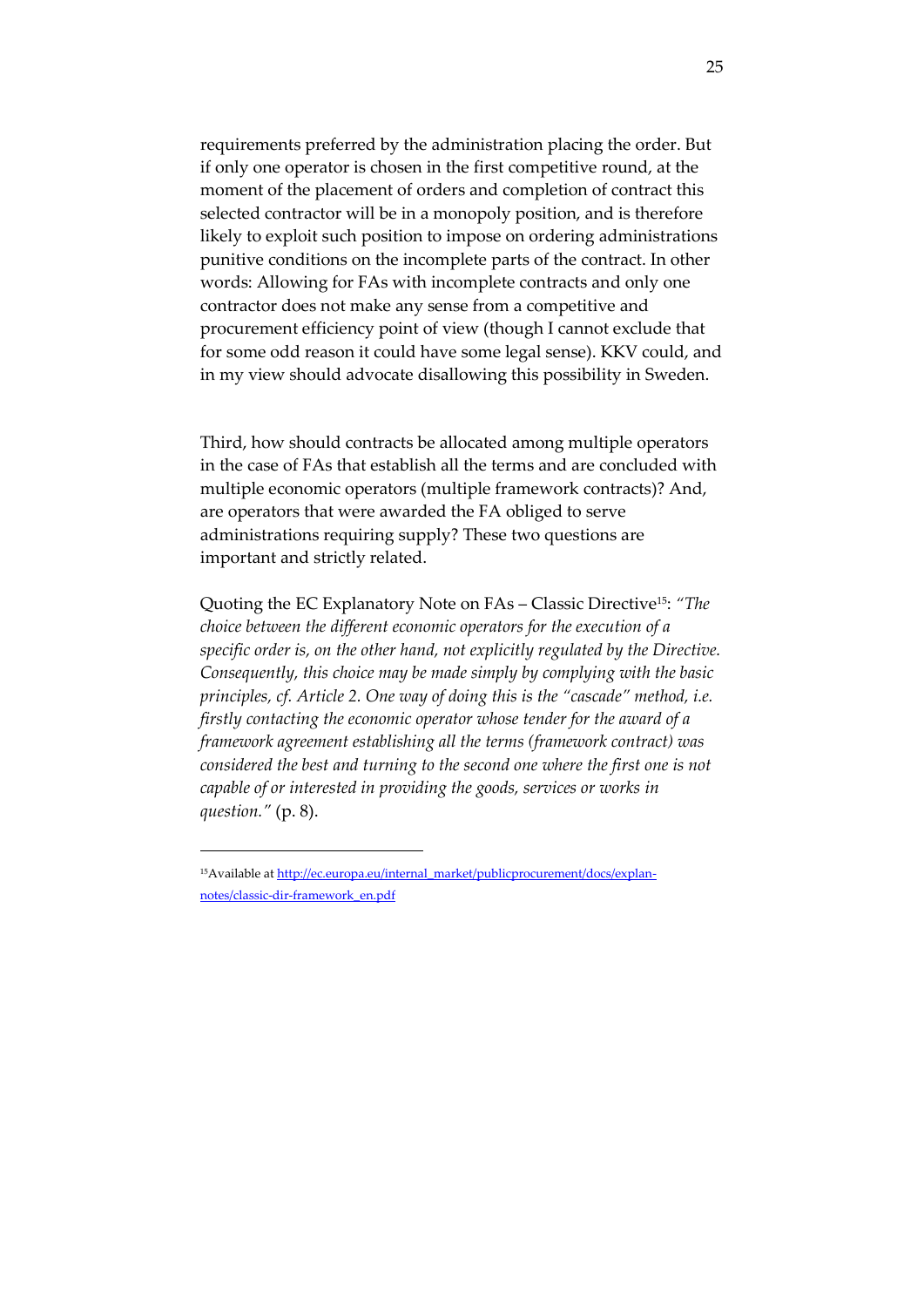The answer to the first question proposed by the EC, the 'cascade' criterion according to which buyers should start requiring supply to the operator that ranked first in the initial competition for the selection of the FA's contractors, and turning to the second if the first one is not capable of or interested in providing the good implies that the EC assumes that operators that were awarded an FA are not obliged to supply.

On the other hand, the same EC Note states before that: *"Furthermore, the answer to the question whether an economic operator who is party to a framework agreement (single or multiple) that establishes all the terms is obliged to deliver the agreed goods, work or services under the terms established and whether the contracting authority may possibly compel him to do so also depends on national law,…" (p. 3-4)*. This suggests that national law can require an operator that bids for a FA and wins the award to perform according to his bid. Indeed, this is what happens in standard competitive procurements, where bidders are required to provide guarantees that ensure that their bids are 'serious' commitments to supply the stated conditions, and where the winning bidder is required to provide further financial guarantees to ensure continued and satisfactory provision of contracted supply.

Lack of obligation to supply may remove incentives to bid seriously at the initial stage, foster distortive shill bidding, disrupt supply certainty by interrupting supply flows when administrations relied on the presence of continued supply at the agreed conditions, etc. Also, a lack of obligation to supply makes it unclear how should participation requirements be established for the initial competitive selection of FAs' operators. Suppose, for example, that the FA should cover a demand for 10 units in the time frame of the FA, and that it is decided that the number of eligible operators that will serve the FA is five. If there is an obligation to supply, then clearly it will be sufficient that each bidder is able to supply at least 2 units in the time frame of the FA, so capacity based participation requirements can be as low as 2. Suppose instead that winning operators are not obliged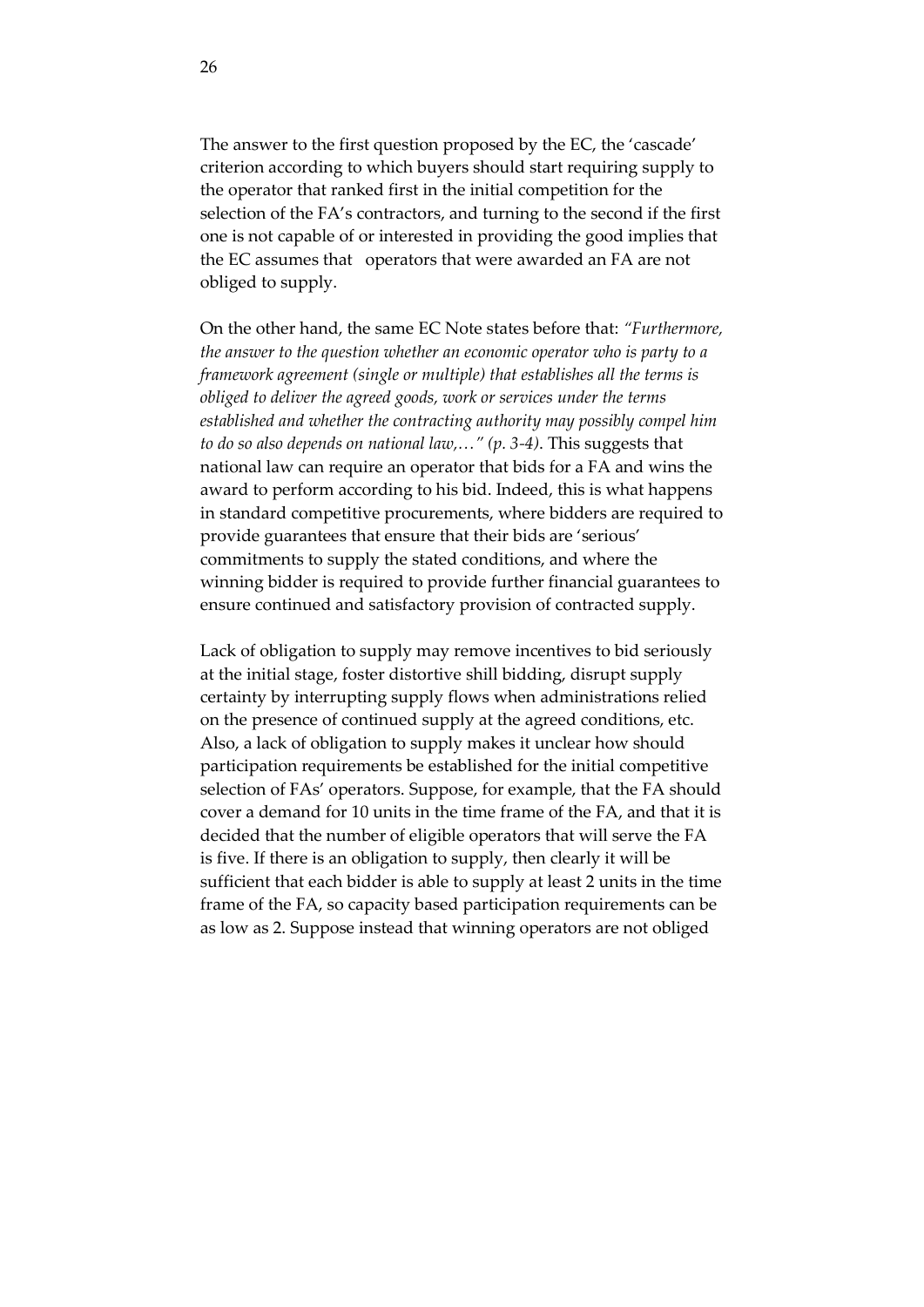to supply. Then if five operators with capacity 2 are selected and two of them for some reasons refuse to supply, the FA will only be able to cover 60% of the needed supply, and supply uncertainty will create additional costs, sometimes large, to administrations that relied on the FA.

Related problems emerge with the new method of calculating the financial guarantees that suppliers should provide when starting to serve a FA. According to these new methods, starting from discounts larger than 10% on the starting value of the contract, the size of the financial guarantees should grow proportionally to the growth of the percent discount offered. Also, it is not clear whether, according to the Directive, the guarantee should be paid immediately by all winners of the FA, whether it should cover all the FA supply or only a fraction proportional to each firm supply plan, the fraction of the total supply that a FA would have to cover.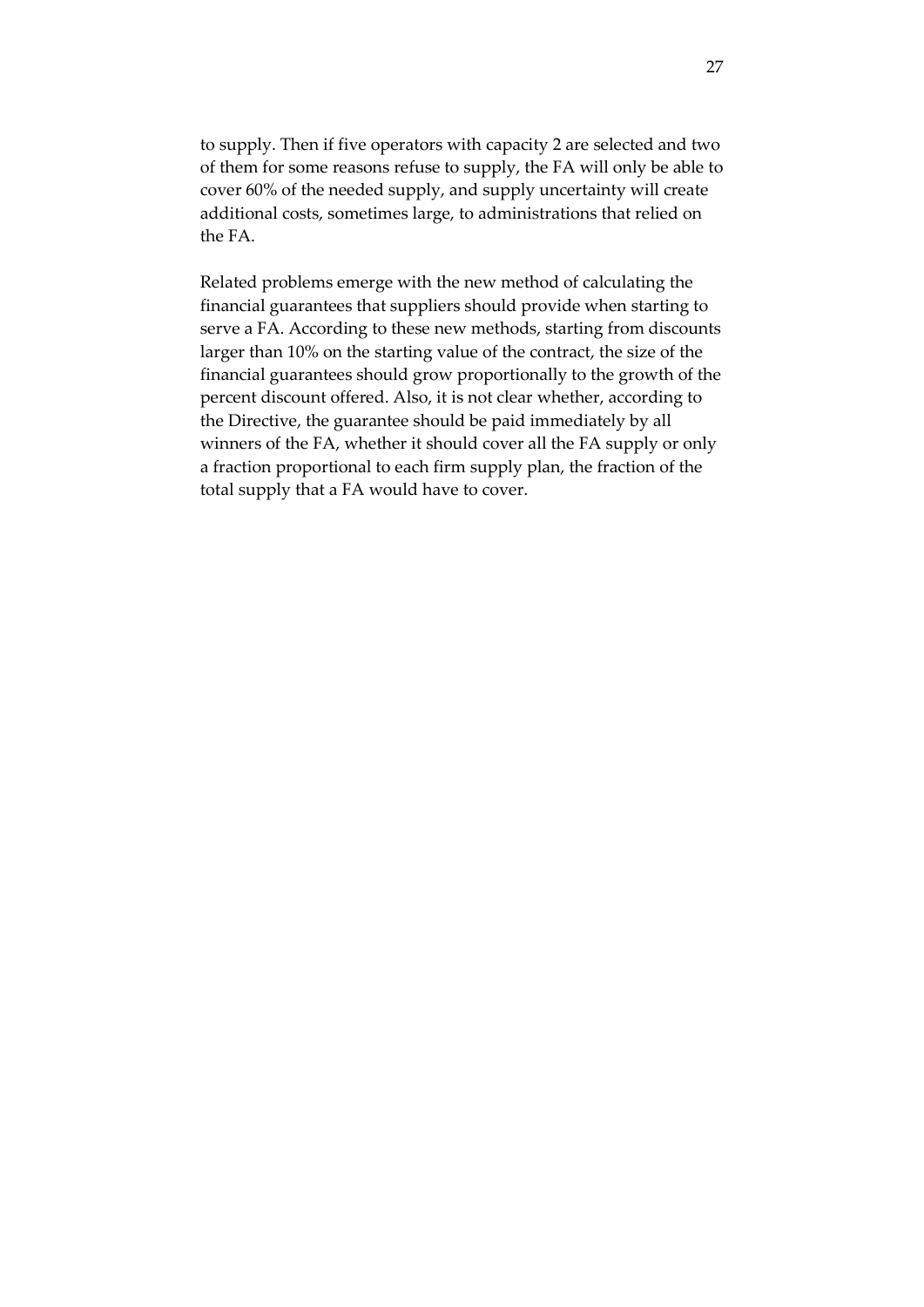#### *Box 2. Framework Agreements*

- <span id="page-28-0"></span>**d)** FAs with incomplete contracts and only one contractor do not make any sense from a competitive and procurement efficiency point of view (though I cannot exclude that for some odd reason it could have some legal sense) and should not be used.
- **e)** Sweden could advocate correction of EU Directive to admit FAs with 2 awards, similar to Dual Sourcing for incomplete FAs; it could start an interrogation to the European Commission to get the allowance to use also Dual Sourcing, and in the meanwhile could write its own national Legislation correctly, admitting also FAs with two operators.
- **f)** Lack of obligation to supply may remove incentives to bid seriously at the initial stage, foster distortive shill bidding, disrupt supply certainty by interrupting supply flows when administrations relied on the presence of continued supply at the agreed conditions, etc. Require that bids are binding offers.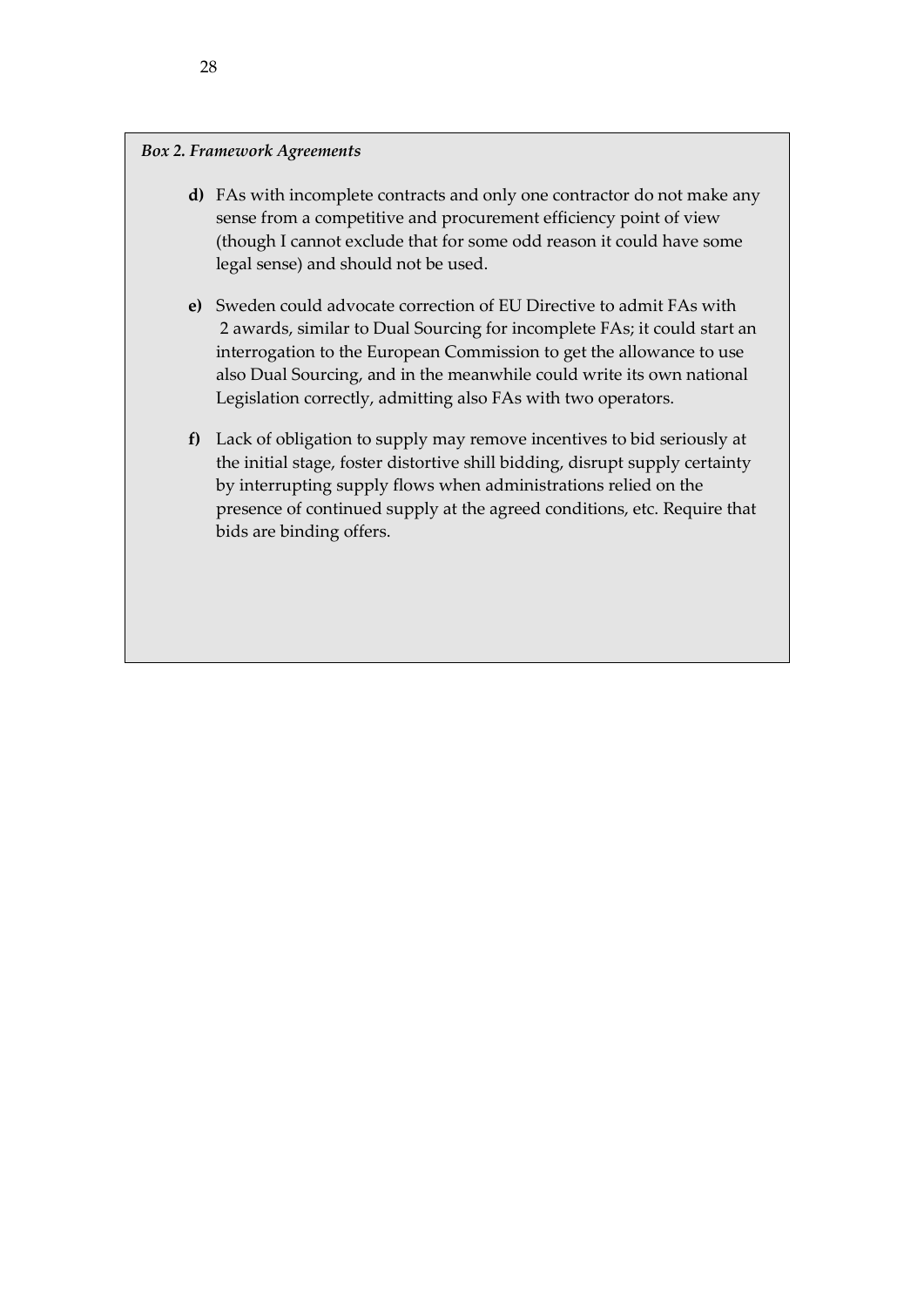## 5 **Opening up Procurement to Smaller Firms**

Which appear to be the more economically sound and the more practical instruments to open up procurement to medium and small size firms without reducing the quality of service or increasing the risk of disruption of service for citizens?

The US experience leads on how to involve small business in Public Procurement. In the US, the practice more widely used to stimulate participation of small business to Public Procurement has been the Small Business Set-Aside Program, by which contracting officers, in coordination with the Small Business Administration, can reserve some acquisitions or parts of some acquisitions exclusively to small businesses. Other US Small Business Programs give an advantage, typically of 5%, to bidders qualifying as small businesses.

To my knowledge, there has not been a well crafted and general policy evaluation study of this program. Some recent academic studies of bid preferences in highway construction projects suggest that bid preferences programs for small businesses may be a valid instrument. In particular, while a first study by Marion (2007) suggested that these programs may be rather expensive in terms of reduced participation by the typically more efficient large firms, more recent evidence by Krasnokutskaya and Seim (2007) suggest instead that the cost of these programs for the government is quite low[, that these progr](http://www.sba.gov/)ams are quite effective in increasing small business participation to Public Procurement and, of particular interest for us in Europe, that the main barrier for small businesses are bidding costs, i.e. the costs of participating to procurement tenders.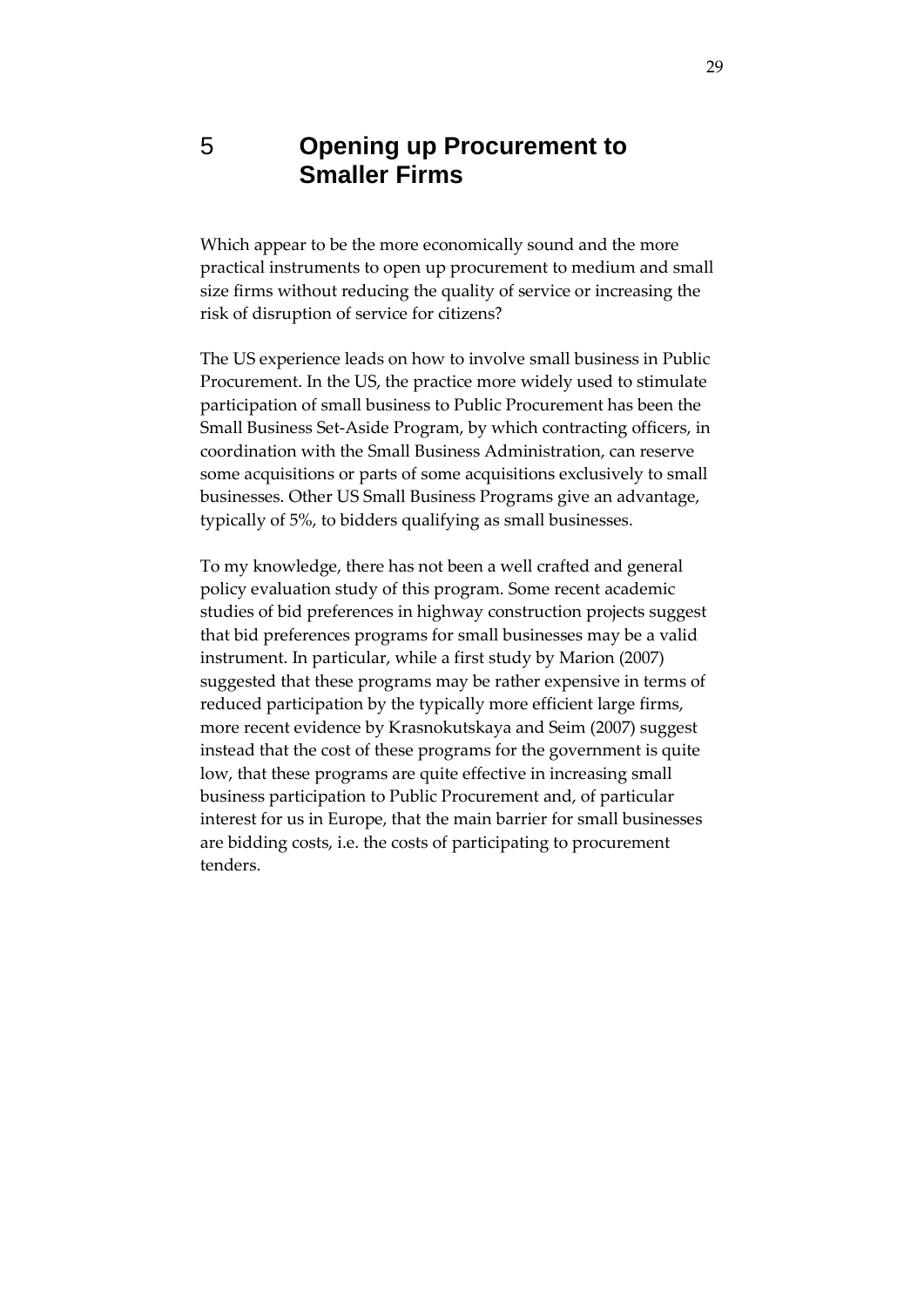Besides these programs, the US Small Business Act poses constraints to the trend towards consolidating and bundling previously separate supply contracts into single larger contracts. Any such form of consolidation must be evaluated and can be adopted only if substantial savings are expected. Also, the Small Business Administration offers direct support to small business both in terms of training and legal/administrative help for tender participation.<sup>16</sup>

In Europe programs like set-asides and bid preferences are not viable because of concerns for exclusion of foreign competitors built in the European legislation based on the Treaty of Rome. However, following the issuance of the European Small Business Act in June 2006, the European commission published a 'Code of Best Practices' for facilitating access to Small and Medium Enterprises (SMEs) to Public Procurement contracts. The code summarizes a number of somewhat obvious but still important and often disregarded precautions that procuring agencies could/should take to avoid unduly excluding potentially efficient but small suppliers from the competition.17 The focus of the Best Practices is on overcoming difficulties relating to the size of contracts (increasing the number of lots and reducing their size, using framework contracts with multiple operators, facilitating joint bidding and subcontracting), on facilitating access to and quality of relevant information, limiting qualification levels and financial requirements and alleviating the administrative burden.

<sup>&</sup>lt;sup>16</sup> See http://www.sba.gov/ for an overview of the historical development and current Small Business Policies and Legislation in the US.

<sup>&</sup>lt;sup>17</sup> See the EUROPEAN CODE OF BEST PRACTICES FACILITATING ACCESS BY SMES TO PUBLIC PROCUREMENT CONTRACTS, Commission Staff Working Document SEC (2008) 2193, available at

http://ec.europa.eu/internal\_market/publicprocurement/docs/sme\_code\_of\_best\_practices\_en.p df .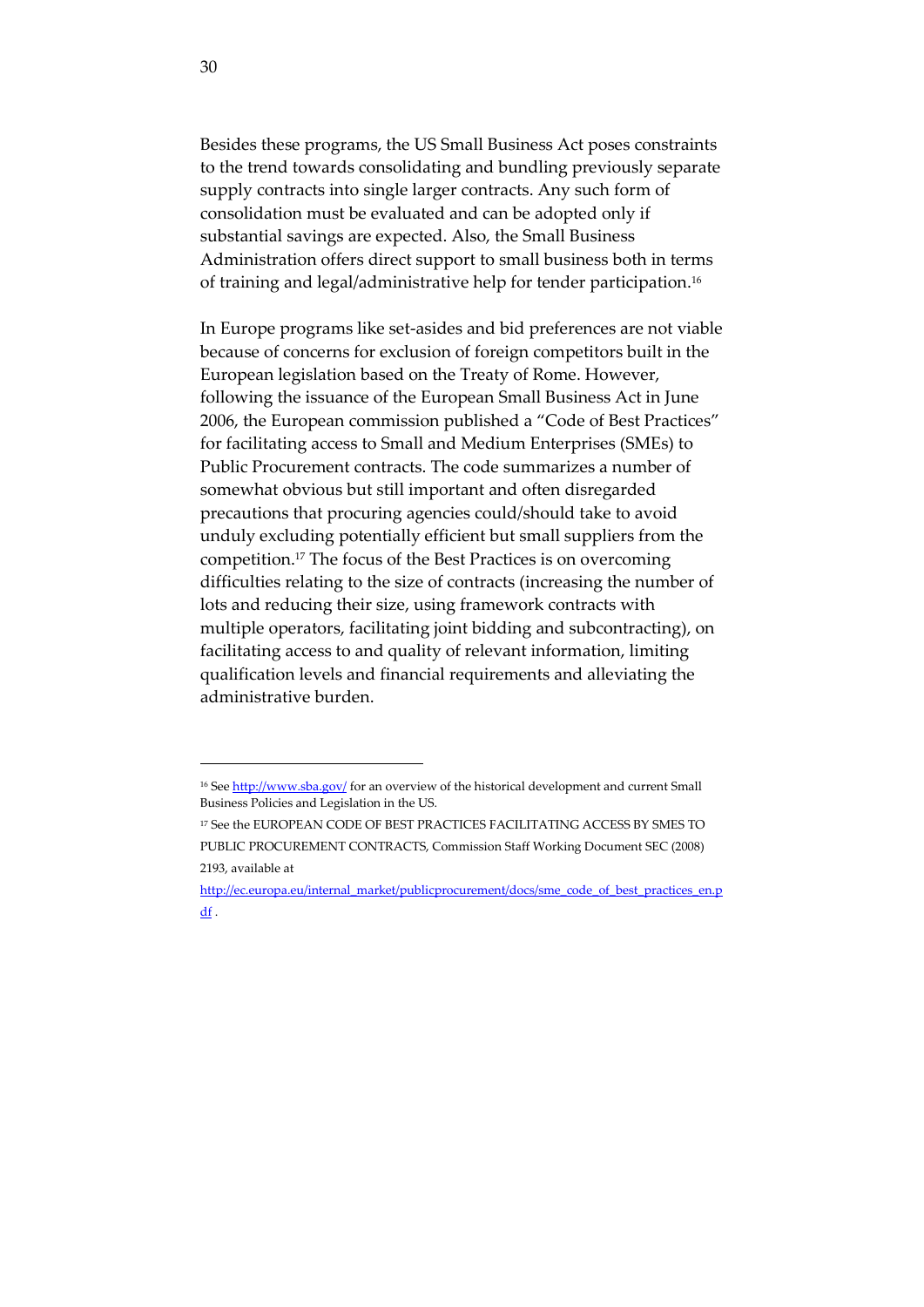However, it is clear that the large fixed costs of bidding induced by the complex legal procedures required by the Procurement Legislation based on EU Directives will always hinder small businesses, who cannot afford the costly legal and administrative capabilities that large firms can thanks to the much larger turnover on which they can spread their fixed costs. In my view, therefore, the only way to significantly reduce this heavy handicap of SMEs is to arrange a large support network that offers direct and free legal and administrative assistance in the preparation of each bid to SMEs, much like some branches of the SBA in the US claim to do.

Also, increasing the number of lots and limiting their size may be a very costly procedure when economies of scale or other forms of positive complementarities are present, because large firms cannot be sure to win more than one lot, nor about which combination of lots they are likely to win, preventing them to exploit complementarities. For example, if lots are geographical and transport costs are very important, a very efficient firm with economy of scales in serving the south region of a country would risk winning one lot in the north, one in the east and one in the west. This is called the 'exposure problem', as in the presence of complementarities between lots a supplier is exposed to the risk of not winning the complement lots, and will therefore bid much less aggressively.

Reducing fixed costs of participation to let SMEs participate to procurement auctions is of course certainly positive. Reducing much the size of lots may instead result in large inefficiencies in all those industries in which there are economies of scale or scope, where a large number of small lots would prevent the exploitation of complementarities and allocate production unnaturally to inefficient small firms in industries where the natural competitive equilibrium would require a large firm size.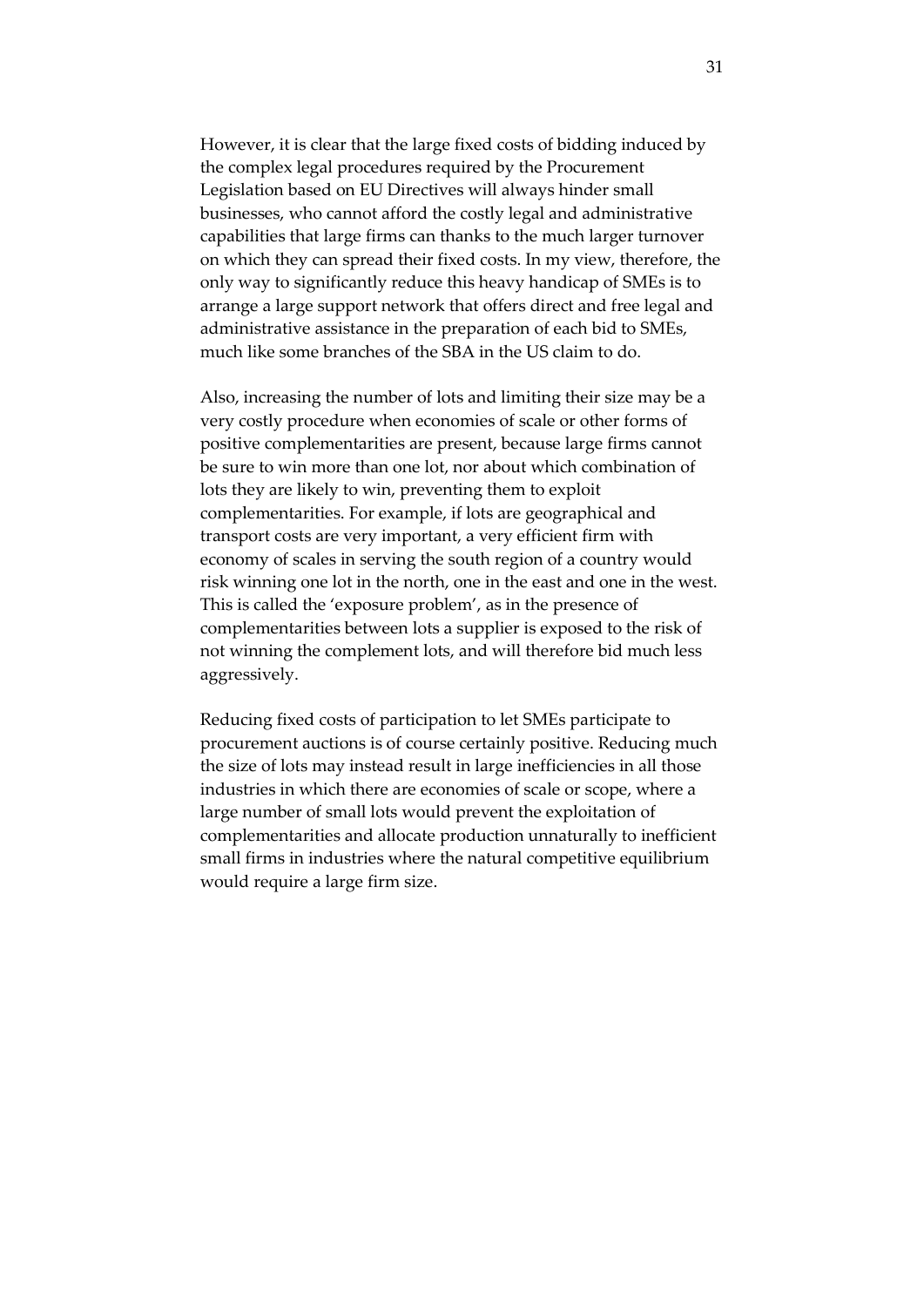<span id="page-32-0"></span>Because we are not sure about the amount of gains from complementarities, and because in some industries SMEs have other advantages linked to their flexibility, the optimal solution is to divide supply in multiple small lots and then allow for package bidding, i.e. for conditional offers valid only if all lots included in the package offer are awarded. Small lots with package bidding, i.e. combinatorial procurement auction are the optimal solution to reduce the 'contract size' problem for SMEs without creating huge distortions to the market, and have been used in Italy for standard procurement, in UK for allocation of Bus traits, and in many other public auctions.18 The fact that the EU Code of Best Practices does not even mention the problem generated by neither the exposure effects, nor the Italian and UK experience with package bidding exemplifies the distance still existing between European Regulators and Lawmakers and good procurement knowledge and practice.

<sup>&</sup>lt;sup>18</sup> See Dimitri et al. (2006) for an accessible introduction to combinatorial auctions in Public Procurement.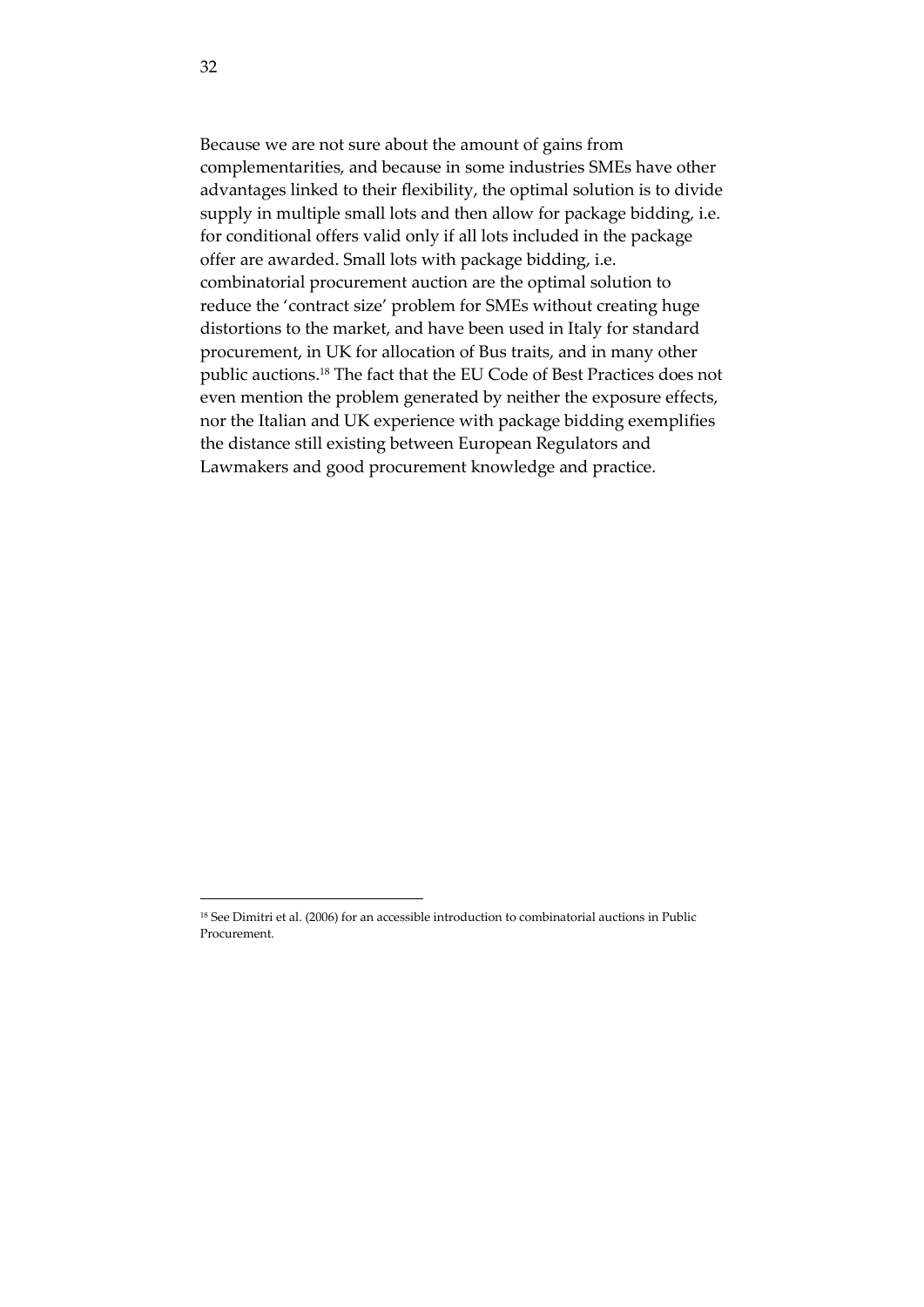## **6 Contracts Awarded Without Notice**

It seems that many long-term contracts are still in place between Swedish administrations and supplying firms that were awarded in the past without any form of publicity or competition. Also, it appears that several local authorities are still directly awarding contracts to some firms without any form of public notice and competitive tendering. What to do about that?

Unfortunately from my conversations with KKV's legal experts it appears that - although illegally awarded according to current legislation - these contracts are not void under current Swedish legislation, though new legislation is going to be passed soon that will likely change the situation. Potential competitors could already sue if they get to know about the illegal award per time, and have the award cancelled and re-awarded openly. However, it is hard to see how they should know given that administrations will keep this award non-public. Moreover, it looks like it would be difficult to obtain damages; hence the incentives to sue are low or inexistent.

What KKV could do about these contracts is more a legal than an economic issue. Once the content of the new legislation becomes more clear, KKV will know what legal steps it will be able to take with it, and perhaps it will then be useful to send a notice to all public buyers (and perhaps advertise it in official procurement journals) that as soon as the legislation is in place it will act in a certain way to obtain remedies and make illegally awarded contracts void. But before that it seems KKV can do little about it but collect all available information about them.

One thing KKV could perhaps do in terms of advocacy is to push for introduction of a whistleblower scheme similar to the US False Claim Act which employees that report illegal behaviour in procurement are protected in terms of their employment and entitled to a fraction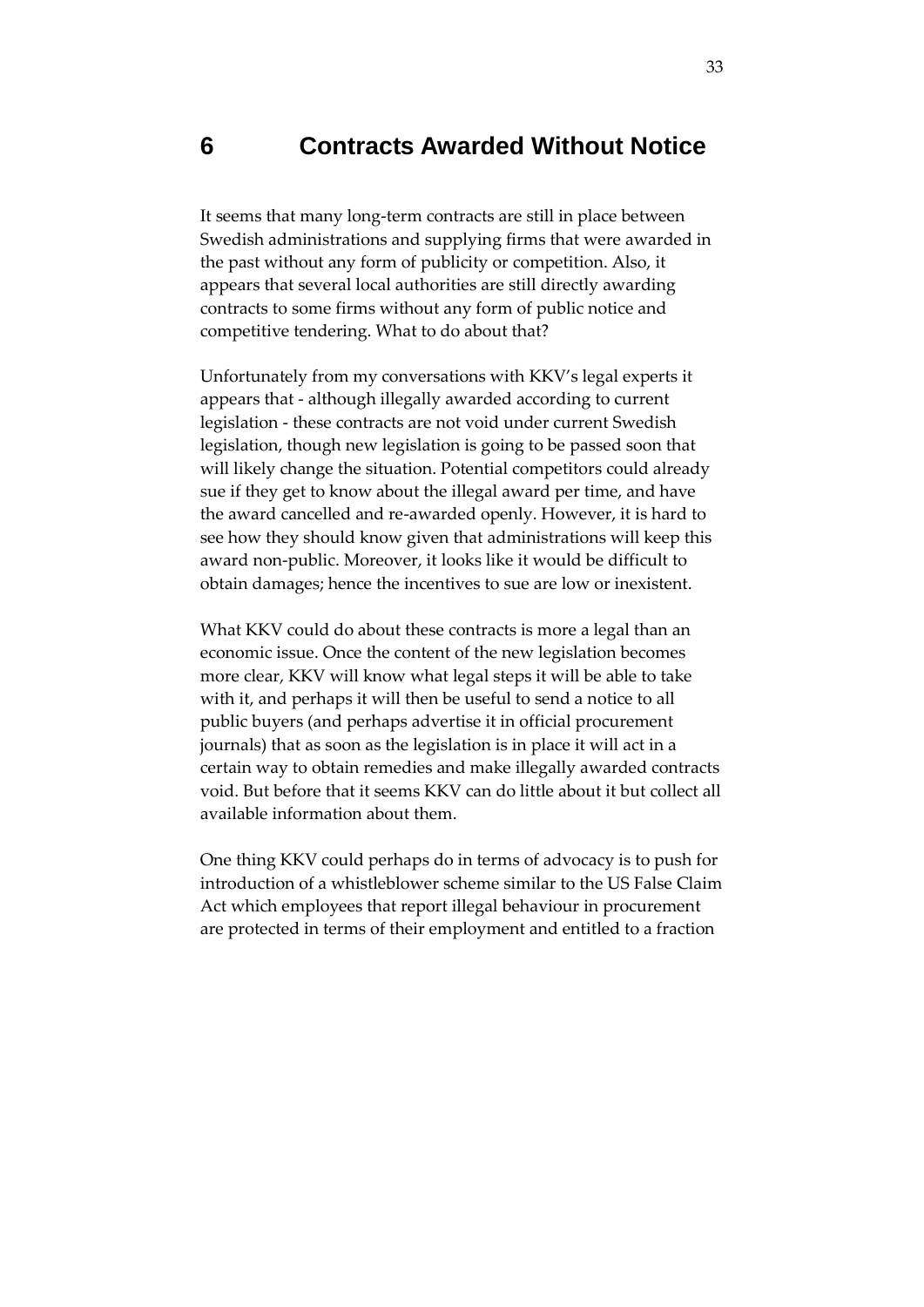<span id="page-34-0"></span>of all damage payments paid by wrongdoers, but this would only work if the size of damage payments and fines for such illegal behaviour are reasonably high, which will also depend on the legislation that will be passed, besides the Swedish legal tradition.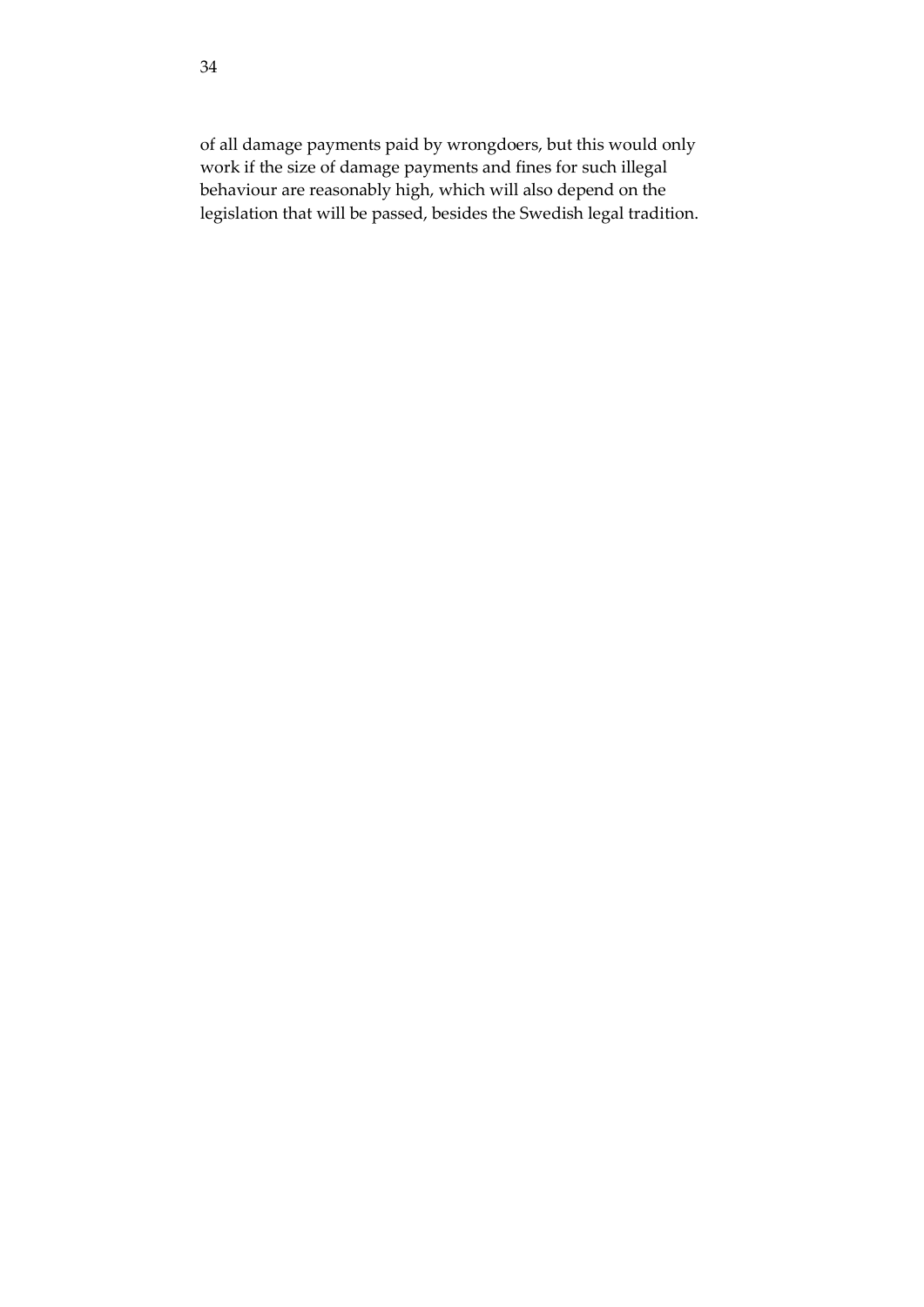## 7 **Special Areas Where Open Competition May not Help**

Which are the areas in which KKV must be particularly careful not to apply standard competitive arguments developed for homogeneousgood complete contracting markets?

Where contracts are highly incomplete, either because user needs are likely to change in important and unpredictable ways within the time span covered by the contract, so that flexibility and adaptation are crucial (as, e.g. in R&D, Construction, IT Development, etc.); or because crucial dimension of the supply are hard to contract and monitor by a court, as when they are linked to the quality of human capital (as in Consulting and other complex services), the object of competition is not well defined.

In these situations competition may not work in the way desired, as aggressive offers on contractible dimensions of the supply may lead to award contracts to suppliers unwilling or unable to supply the desired quality levels on the non-contractible dimension which are the crucial ones (see e.g. Manelli and Vincent 1995, Bajari and Tadelis 2006). These are situations analogous to financial markets, where the quality may depend on price, and low price competition may destroy value for money.

Similar and as common situations, are those that resemble markets for 'experts' or for 'experience goods', supplier selection through open competitive procurement that necessarily rank offers on contractible dimensions may do more harm than good. Reputational forces are crucial to obtain value for money, and competitive procurement is hardly compatible with them (see Calzolari and Spagnolo 2009).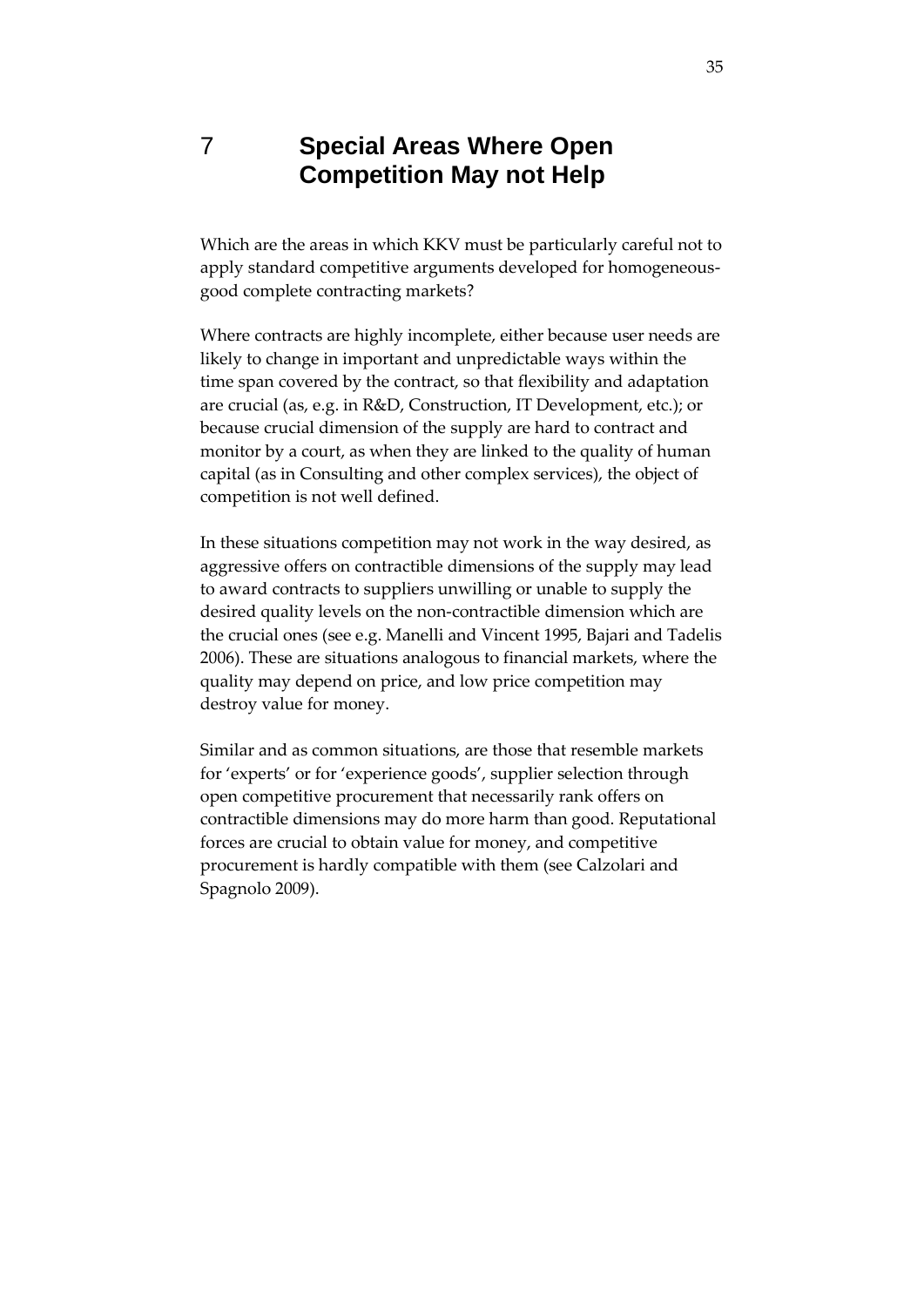Reputational forces can be allowed to work in Public Procurement by making future awards conditional of good performance today, but the measure of good performance must include ex-post subjective evaluation by contract managers and, above all, final users. These kinds of 'reputation systems' replicate what Vendor Rating evaluations do in private procurement, need to be properly designed and implemented but are entirely feasible for public acquisitions. Their design and implementation has been discussed in detail with a Public Procurement perspective in Dini and Spagnolo (2005) and Dellarocas et al. (2006).

In the US there has been an effort in the last decades to create a system of ex post evaluation of suppliers, including subjective elements, and a national database collecting and summarizing in electronic form these evaluations for each past supplier to be used for selection in future procurements. The Past Performance Handbook (Cole and Beausoleil 2002), which is based on the experience of the US DoD, suggests to allocate to past performance information at least 25% of the score in any further competitive procurement.

In Europe, procurement legislation has again taken the opposite direction, stressing that in Public Procurement only the offers can be evaluated and not the offerer, leaving a role for penalizing bad performance in the past only to qualification criteria. However, also qualification criteria are limited to verifiable information, so that it may become impossible to penalize or exclude past suppliers that performed poorly, unless they committed serious contractual violations. The logic of this European legislation is, again, that of preventing the misuse of 'soft' evaluation criteria to exclude or penalize foreign suppliers in favour of 'local' ones, thereby hindering European market integration. It is important though that KKV considers that value for money is also important, and that advocates a flexible implementation of the procurement legislation that allows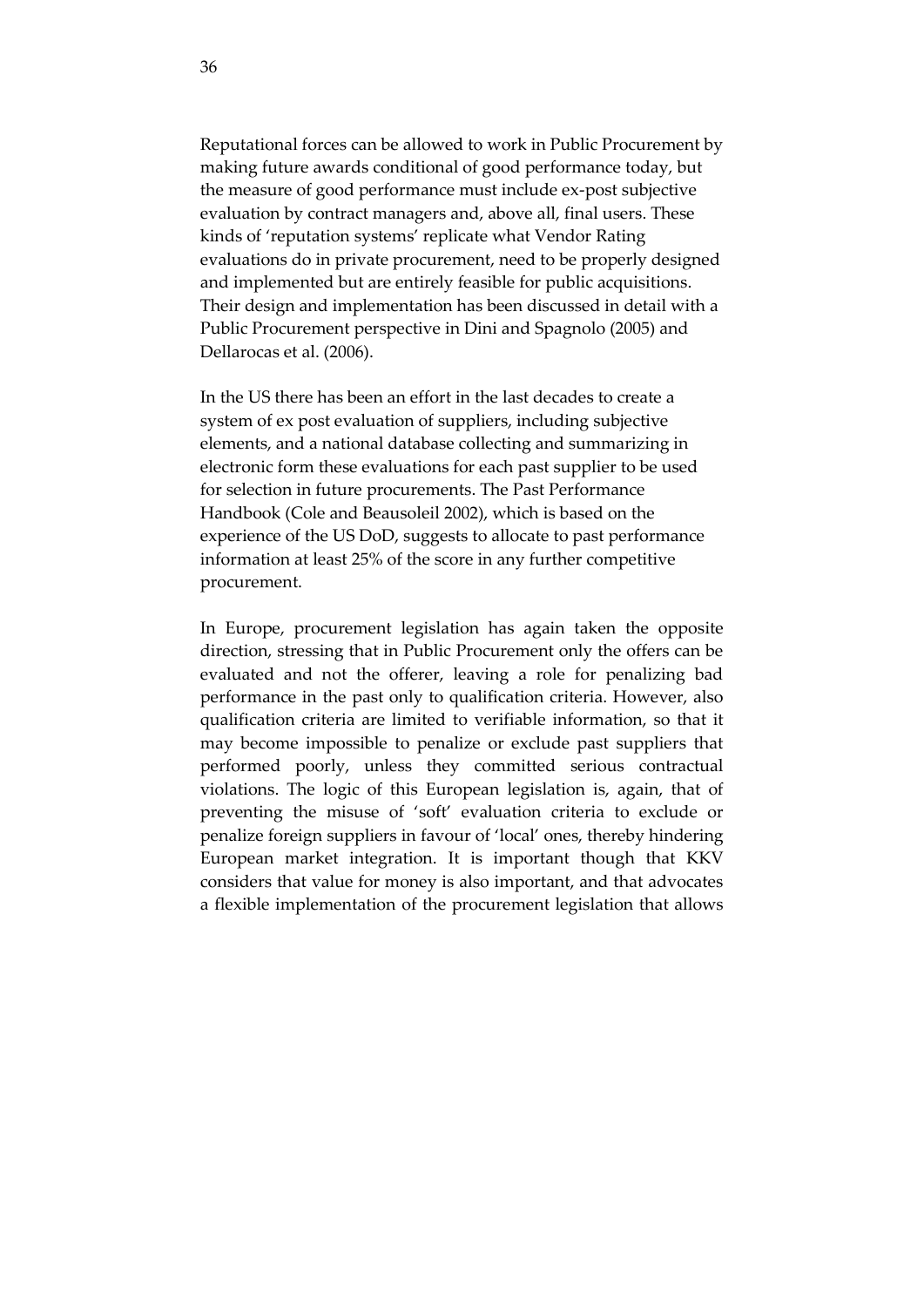reputational forces to work at least for these forms o supply mentioned at the beginning of this section.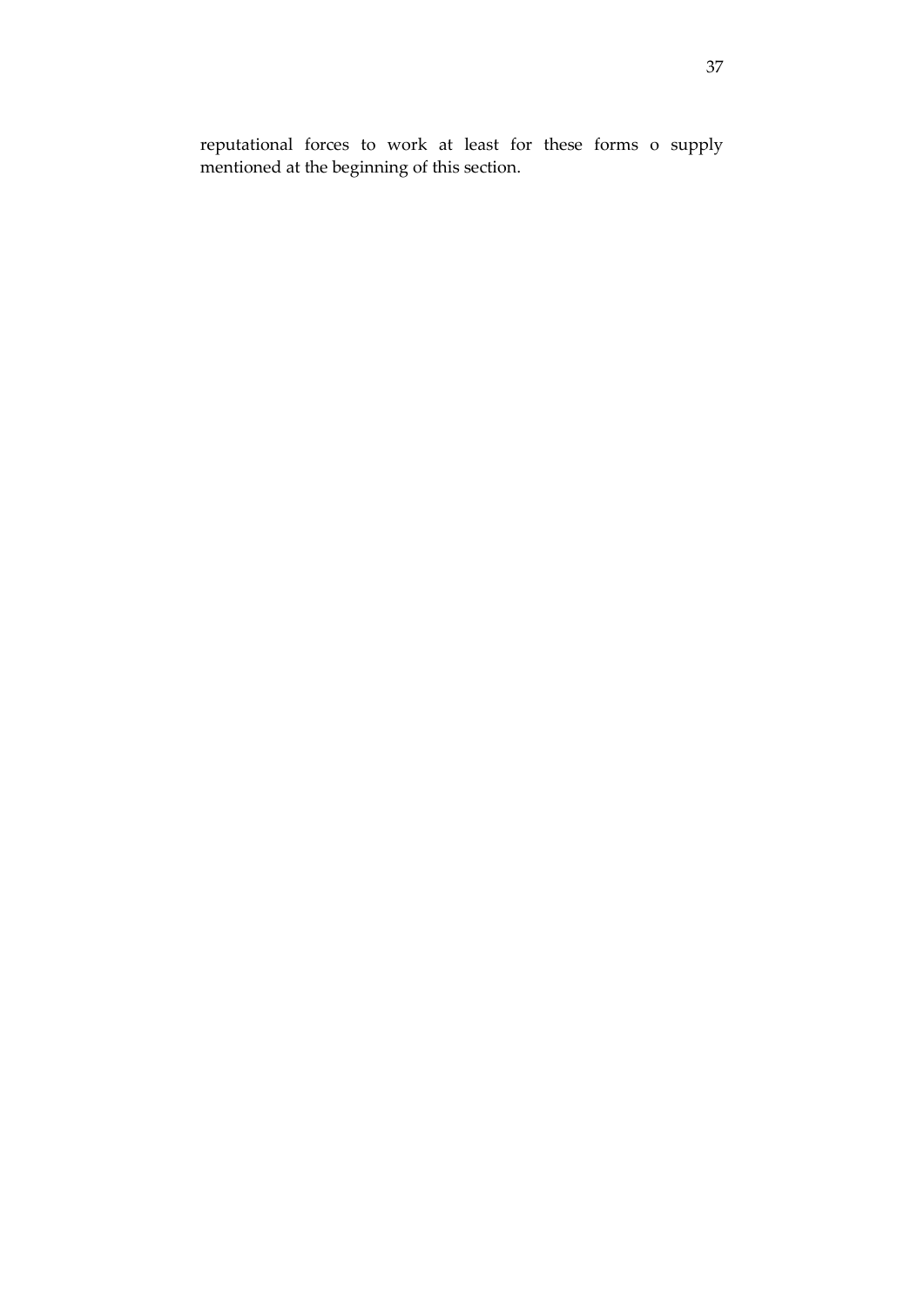## **8 Urgent Need of Data Collection**

Which are the areas in which data collection appears more urgent, and what type of data should be collected?

I am only familiar with existing data on Swedish cleaning services and elderly care, and from this limited sample it seems that Sweden is not in better shape than other European countries in terms of procurement data collection and availability, the crucial tool for performance monitoring. Whether open or restricted, legal or illegal, the outcome of procurements will remain poor in terms of value-fortaxpayer money if supplier performance is not accurately measured and monitored.

When thinking of planning a data collection effort, basic to any more serious attempt to monitor the effectiveness of Public Procurement, and not just its formal compliance to procedural rules, one has to take into account that besides prices there is quality, that ex ante contractually stipulated quality may be very different from ex post effectively delivered quality; and that there are quality aspects such as those discussed above in section 6 that can only be measured through appropriately designed and implemented Customer Satisfaction surveys.

The study of Bandiera et al. (2008) is an example of what a proper data collection effort can do in terms of Public Procurement monitoring. Based on data collected by the Italian Ministry of Finance and Statistical Agency, that study was able to identify how much inefficiency is due to corruption and how much to bureaucratic slack, and to pinpoint which type of public administrations were more inefficient and in need of action. That study did not cost anything to the public, as it was performed by independent academic researchers.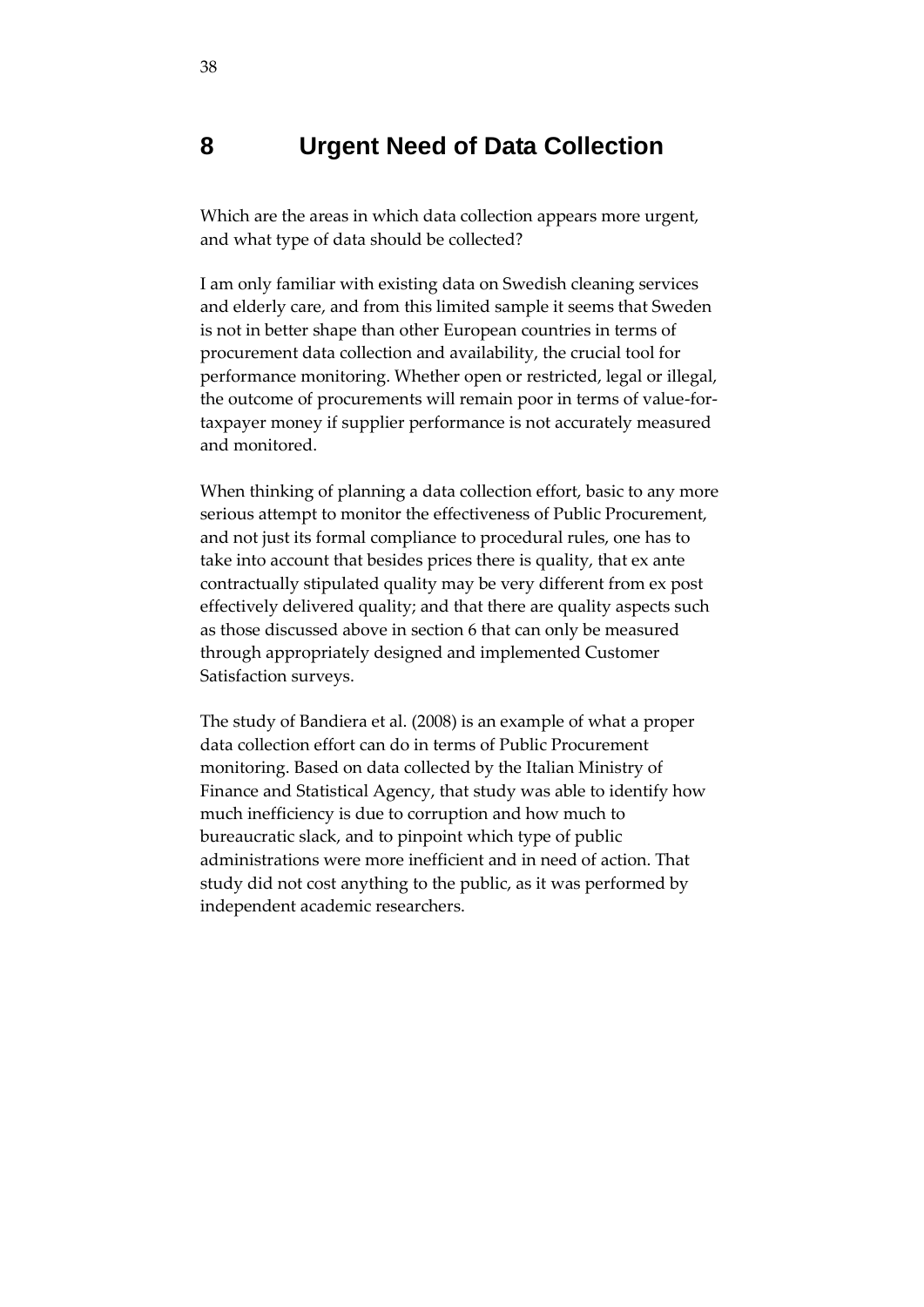Still, that study also exemplifies the limits of what can be achieved when data collection is limited to prices and contractually specified data. Administrations manage contracts in very different ways, and high book quality for a poor contract manger will certainly mean lower effectively delivered quality than medium book quality when a good contract manager deals with the procurement. These crucial differences are not captured by that brilliant study.

Data collection is the most important limit to performance monitoring, and should be designed to include information not only on contracted prices and quality levels, but also on the degree of application/respect of contractual provisions by suppliers, on the contract manager ex-post judgment of the supplier's performance, and particularly on well crafted and administered Customer Satisfaction surveys on final user of the procured good or service.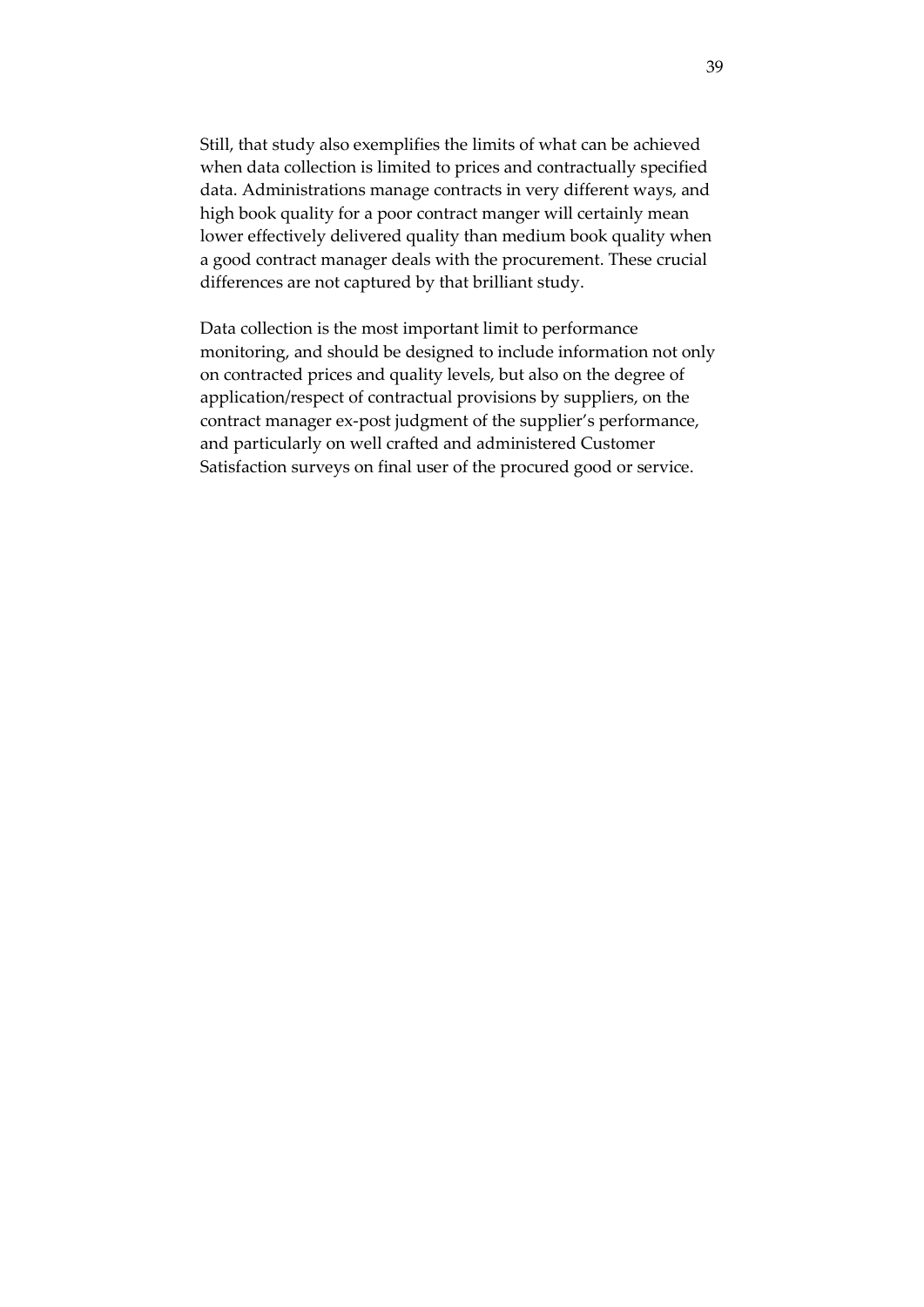## **References**

Albano, G., Spagnolo, G. and M. Zanza, (2009), 'Regulating Joint bidding in Public Procurement,' *Journal of Competition Law and Economics*, 5(2), 335-360.

[Albano, G., Bianchi, M. and G. Spagnolo, \(2007\), 'Bid Average](http://home.uchicago.edu/~fdc/Decarolis,When_the_Highest_Bidder_Loses.pdf)  [Methods in](http://home.uchicago.edu/~fdc/Decarolis,When_the_Highest_Bidder_Loses.pdf) Procurement,' in *The Economics of Public Procurement*, McMillan-Palgrave (Piga G. and K. Thai Eds.).

Albano, G., Buccirossi, P., Spagnolo, G. And Zanza M., (2006), 'Preventing Collusion in Procurement' Ch. 14 of the *Handbook of Procurement*, Cambridge University Press 2006 (Dimitri, N., Piga, G. and Spagnolo, G., Eds.).

Anderson, R., and Kovacic, W., (2009), 'Competition Policy and International Trade Liberalization: Essential Complements to Ensure Good Performance in Public Procurement Markets,' *Public Procurement Law Review*, 18.

Bajari, P. and S. Tadelis, (2006), 'Incentives and award procedures: competitive tendering vs. , Framework Agreements, Dynamic Acquisition Systems, Electronic Auctions, and Competitive Dialogue negotiations in procurement' Ch. 5 of the *Handbook of Procurement*, Cambridge University Press 2006 (Dimitri, N., Piga, G. and Spagnolo, G., Eds.).

[Bandiera, O., A. Prat and T. Valletti, \(2008\), '](http://papers.ssrn.com/sol3/papers.cfm?abstract_id=1271082)Active and Passive Waste in Government Spending: Evidence from a Policy Experiment', forthcoming in American Economic Review

Calzolari, G. and G. Spagnolo, (2009), 'Relational Contracts and Competitive Screening,' (revision of 'Reputation and Collusion in Procurement, 2005'), manuscript, Universities of Bologna and Tor